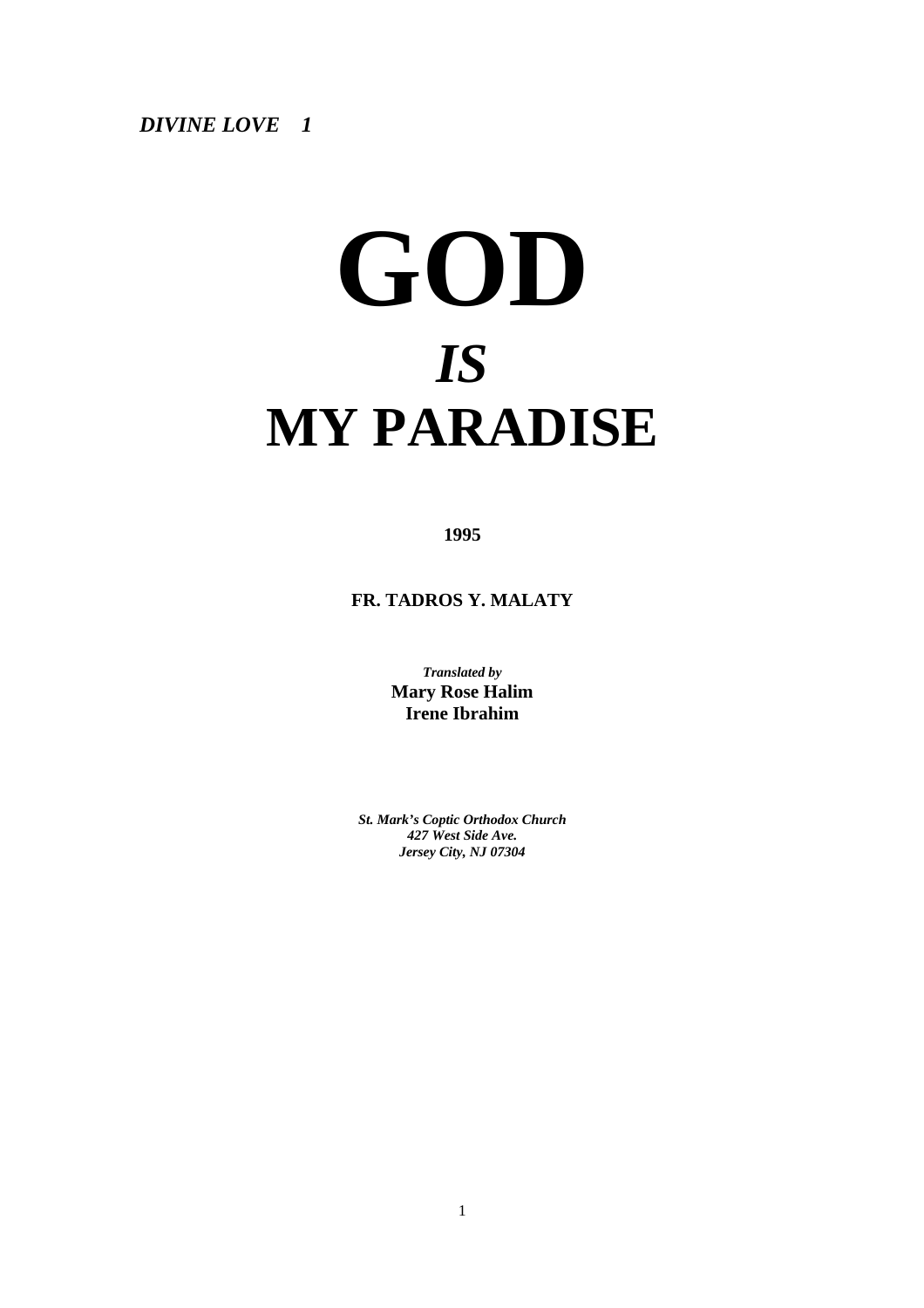## *What Am I Saying?!*

 As I ventured to talk about "Divine Love," I found myself speaking about God Himself, for God is Love (1 John 4:8).

 Thus I found myself writing about matters which were hard to express. I felt my inadequacy as I sought to examine the deep thoughts of God! No human being could do that. In fact no one could except the Holy Spirit (I Cor. 2:10-11).

 Let the Spirit of God lead us to be in touch with Him within the inner depths of our hearts and eyes. Through Him alone can we perceive this infinite divine love.

 Such infinite divine love cannot be expressed or measured by words. The heart itself gets drunken and oblivious of its own existence as it experiences its vastness. St. Paul the Apostle prays, "That you, being rooted and grounded in love, may be able to comprehend with all the saints what is the width, length, depth, and height, to know the love of Christ which passes knowledge; that you may be filled with the fullness of God" (Eph. 3:17-19).

- + He who wants to speak about "God's love" demonstrates his own ignorance, for this is entirely impossible.
	- *St. John Saba*
- + What am I doing? I am a mere human being. I talk with the human tongue and articulate with an earthly language; hence I beg God to pardon me. It is not that I use language carelessly yet it is too poor to express spiritual matters. That is due to my weakness and the nature of the human tongue.

 Be merciful to me, O God, for I do not pronounce these words out of impertinence but out of inadequacy. Even though I am dissatisfied with my words, I dream of soaring loftily upon the wings of my understanding.

*St. John Chrysostom* 

- + How wondrous is this love too?! It is the language of angels and as such, it is hard to put into words. Love is the name of God, the Beneficent... who can examine or define it?!
- + O God, we are unworthy to speak out of our own resources about what is truly Yours! May You speak within us about Yourself, and about all that is Yours according to Your pleasure...

 O God, enlighten them with Your wisdom to enable those whom You embrace to see and learn that they have a shelter in You...

+ O God, show me the land of love so that I may speak about it within the limits of my weakness!

 O God, mercifully release Your grace upon me to enable me to speak about this land of love!

 Inflame the hearts of those who love You so that they will venture to seek it! *St. John Saba* 

+ A brother told me, "If the Fatherly mercy - the divine love - shines on me, and my senses are stunned by its divine attention, I believe my mind will dive into the sea of life as it swims among the waves of light. It will dive then arise to breathe the smell of life and be decked with spiritual glory... and rejoice... beyond words.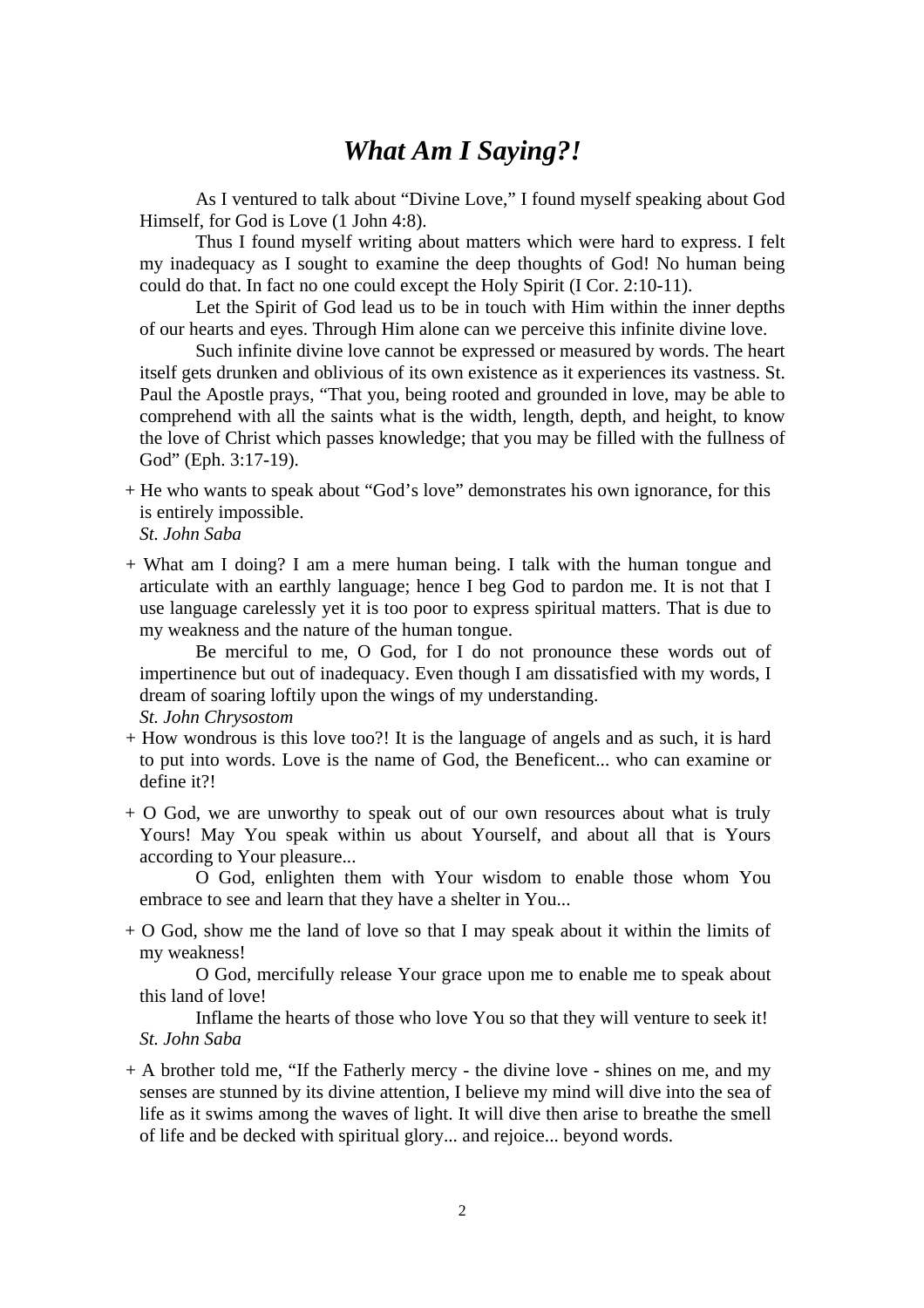+ How beautiful it is to speak about the sweetness of God that embellishes and fills the soul of the pure!

 How fragrant is the scent that springs from here as it changes the spirit and body too!

 Have you experienced the divine flame that invades the heart and spreads to all the body and soul? It ignites the heart... making it rise and take flight by its burning power so that even the earth below it catches fire!... Can I describe to you the pleasure that exceeds understanding?!

*St. John Saba* 

+ My God... where can I find adequate language to express the glory that You deserve and whereby to express Your wonderful blessing?!

 You have created me for I did not exist. You have created me by Your will, and even before I came into being, You possessed all the glory due to Your greatness.

 My God... You Yourself are the real glory hence I need not call upon Your creation to speak about Your greatness.

 The heart is too limited to contain Your greatness, and language is too inadequate to define it, while the ear cannot comprehend It...

All these perish, but Your greatness is eternal...

 Thought has a beginning and an end and sounds soon lose their echo which the ear hears and then is gone... but Your greatness is eternal...

 O eternal glory! O God, my Lord... You are the source of all steadfast glory! Without You I fail to glorify You, for there is nothing but false glory outside Your presence...

 Therefore, come to me quickly that I might glorify You! Truly, I do not deserve to praise Your name! I am nothing but dust and ashes... a rotten dog, a small worm, a lifeless body subject to decay...

Yes... who am I to glorify You, O Lord, Most High, and eternal King?!... The breath of Your mouth is one thousand times more worthy than all earthly creatures!

Is it for the darkness to glorify the Light, or for death to worship Life?!...

 O God, my Lord, be glorified according to Your divine power and infinite wisdom. By Your great compassion be glorified in Your true mercy, Your infinite kindness, eternal perfection and great divinity.

 Be glorified through the greatness of Your power, and Your tender love which prompted You to create us, O Lord, the life of my heart! *St. Augustine* 

+ Study and observe with me the wisdom of St. Paul the Apostle, as he searches for words to clarify God's goodness! He did not merely use the word "grace" or "richness," but rather said, "the exceeding riches of His grace in His kindness towards us" (Eph. 2:6-7). Even so, nothing can ever really convey God's greatness. It is like an attempt to catch with many hands a slick body that keeps escaping. Similarly, we are unable to grasp the measure of tender divine love, however well we try to capture it... the greatness of His exceeding tenderness confounds our linguistic power.

 This is what Paul personally experienced as he was faced by his failure to describe in words the greatness of God's tenderness... He, therefore, simply said, "Thanks be unto God for His unspeakable gift" (2 Cor. 9:15). He realized that the mind and language could not explain God's benevolent concern for us. In another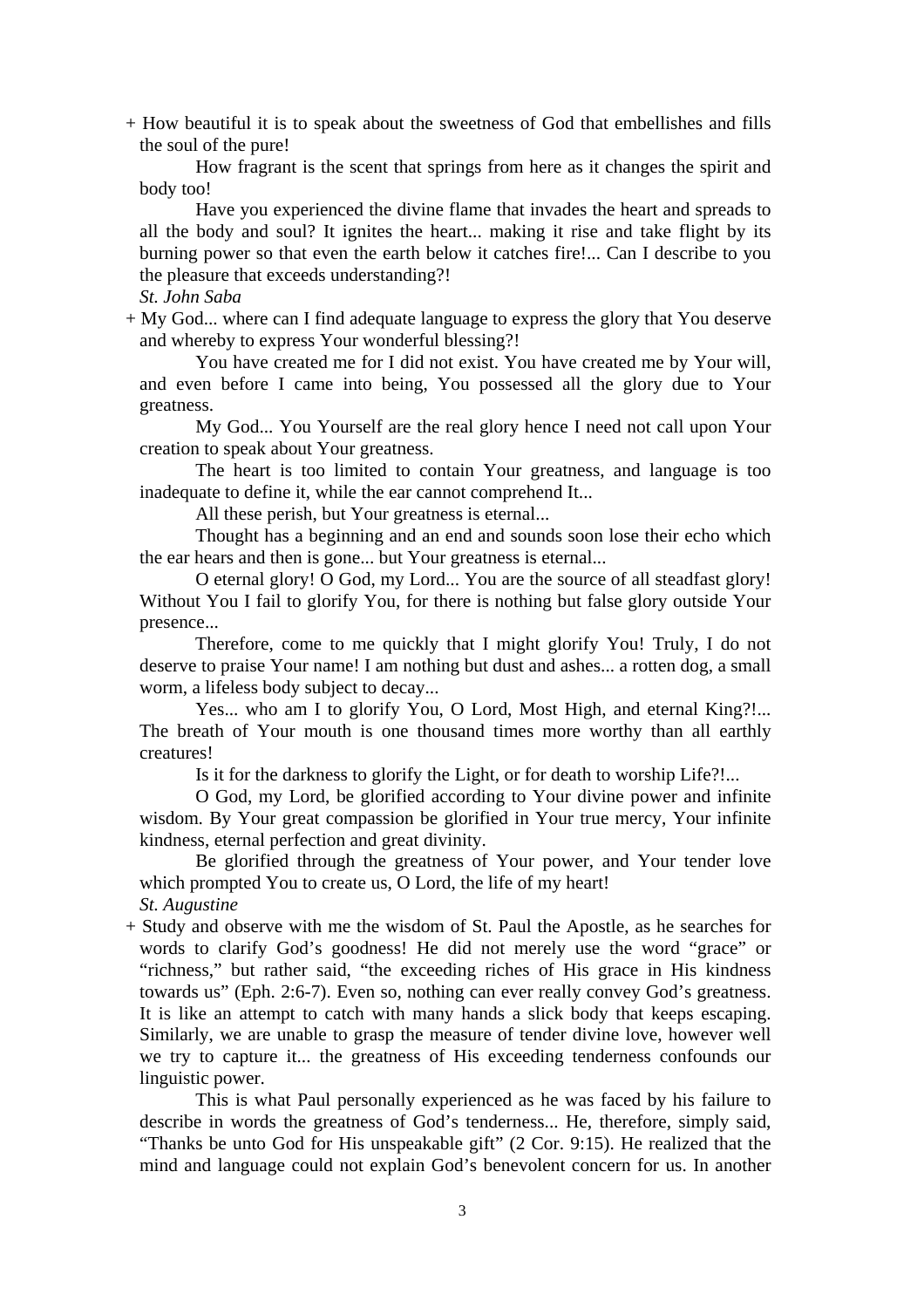place, St. Paul says, "and the peace of God Which passes all understanding shall keep your hearts and minds through Jesus Christ" (Phil. 4:7).

 *St. John Chrysostom* 

 Thus when St. John Saba was asked why he did not write about the hidden mysteries, he replied that he resembled a Youngster who goes into his father's house and receives every precious thing. However, when he leaves to meet his friends, the other children, his father sends with him simpler gifts to offer to them.

 Therefore, my brother, do not expect me to give you the joy of God's deep love to you and me through this book. This cannot be done unless you enter your room and turn the words of this book into a prayer... then you will enter with me into the house of our good Father and discover for yourself the mystery of the riches of His love which I can never bring out to you... for no one can understand or enjoy these mysteries except those who enter into a relationship with Him.

 I repeat and entreat you with St. John Chrysostom not to be hindered by my inadequate words... but rather pray for both of us that we may overcome the general or literary meaning; and perceive by the power of the Holy Spirit the real spiritual meanings conveyed by every word written about divine love. Such implications will touch the heart and be comprehended by the soul while the new person will enjoy its sweetness.

 This love which we experience in all God's dealings with us is clear in His creation of ourselves, His plan for our redemption and the sanctification of our souls to Him.

 Let us now ask God's blessings as we turn to discuss divine love revisited in the "creation of man" or, in other words, "God's love and Paradise."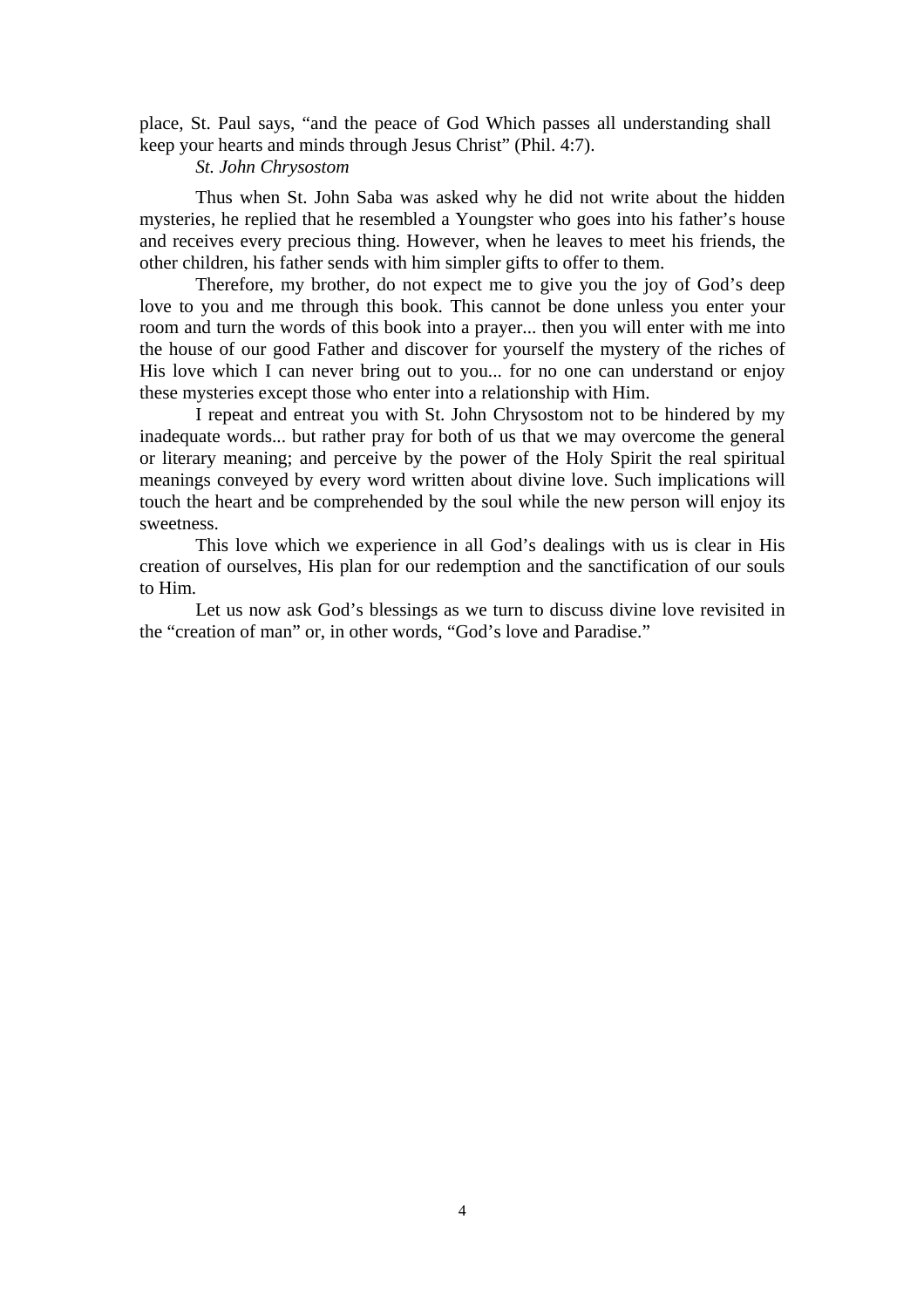**Chapter One** 

## **ADAM**  *and*  **PARADISE**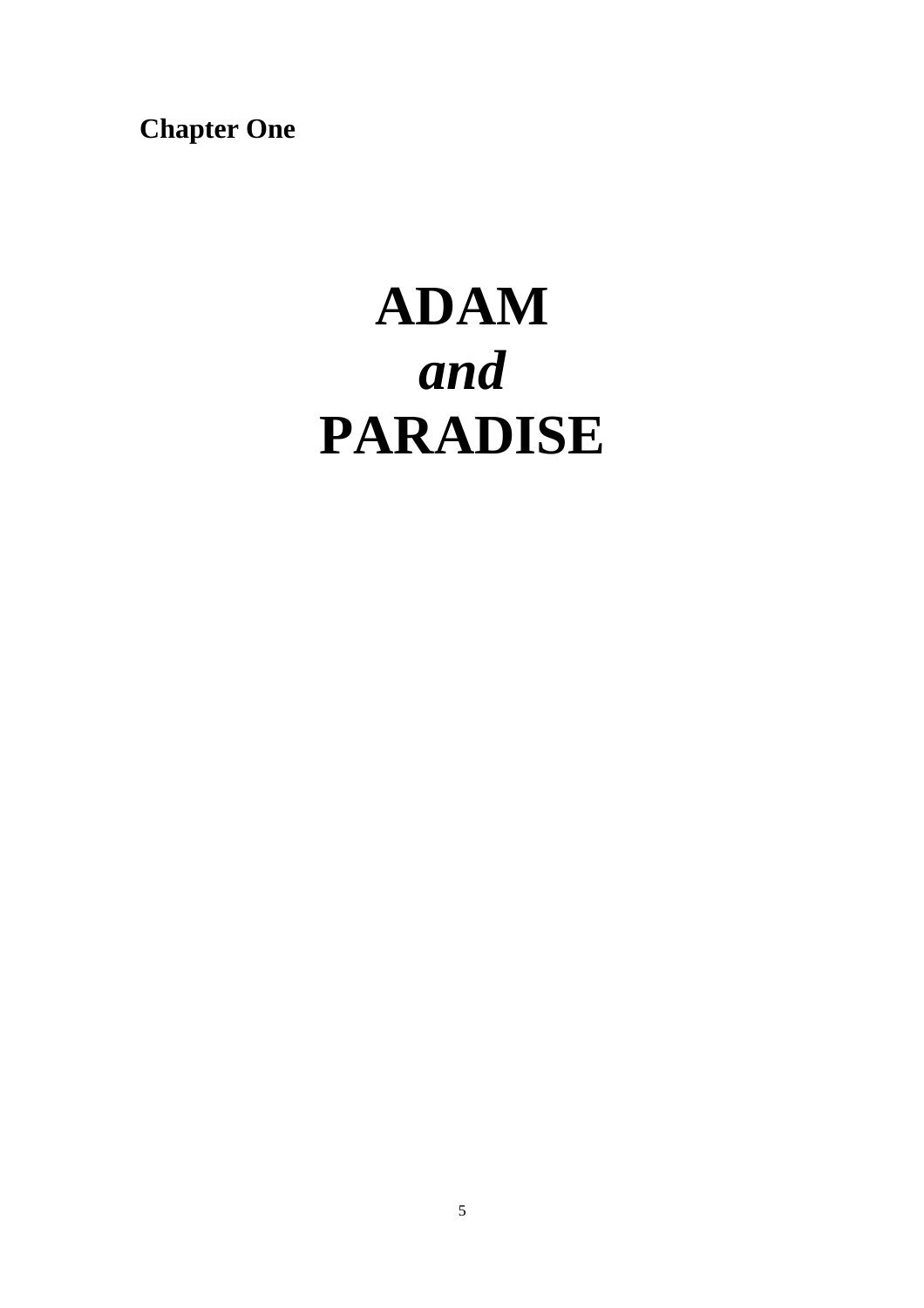## **ADAM AND DIVINE LOVE**

 God is Love.. and through his love He created the soul from His breath. This soul is capable of love due to its attachment to God and not due to its own nature.

 It is the picture of the Triad and like Him the soul is attracted to God, seeks Him and is filled by Him.

 The relationship between God and man does not end as between a master and a slave, or a statue and its maker, or a rigid object and a powerful God. It is far deeper as it is a relationship of mutual love... or, in other words, one between lovers, one is a picture or a shadow while the other is the origin.

 There is a difference between man and other creatures. God has not created man like other earthly creatures whose role is complete submission and obedience. The latter worship Him according to an absolute and natural law which they have no choice to accept or reject and from which they cannot deviate. However, God and man have relationship of gravitation that attracts the picture to the Origin. It is the worship inspired by mutual love in which the Source and Origin rejoices in the picture and adopts it. The picture or image receives and revels in the joy of the Origin willingly.

 God has created man not because He needed him or his worship. God does not even need angels or hosts of heavenly ranks that yearn to serve Him joyfully for ever!

 Indeed, God has created man in His image and likeness. He finds in man pleasure as man reflects God's nature before man ruined it.

God loves man, and man receives His love...

 God grants, and man accepts the gifts. God is concerned, and man understands His concern...

 How ignorant are those who perceive God as a powerful tyrant who sits upon a high throne, completely detached from people and their affairs, and oblivious of their pleasures or sufferings... they see Him in terms of Aristotle who described God as One who moved the world and created it then is no longer related to it. For it has been said that "Aristotle considered God as a commander who stands as a statue divested with honor, while around Him are wooden soldiers communicating with Him as best as they can, and finally a real army is formed."

 God has not created man with the purpose of standing by and watching him. Neither with the purpose of frightening or terrorizing him. Nor with the purpose of demanding him to offer sacrifices or oblations pleasing to Him under the threat of anger, as some might suspect, but God is love and He adorns His lovers...

#### **And now, what has Love offered the loved ones?**

+ He has offered them a Paradise to satisfy the needs of the body, and He has given them Himself as a Paradise to the soul, besides granting man all honor

Moreover, He has granted men the commandment of love.

When they fell, He planned their redemption!!

+ The majority say, What do you think? Does God think of me now and does He know what I do in my home? Does God care about what I want to do as I lay on my bed?

 "Understand you brutish among people, and you fools, when will you be wise" (Ps. 94:8). For you should know as a man, all the happenings in your home, and all the words and actions of your servants must be known to you. Therefore, would not God have a similar task to watch over you?!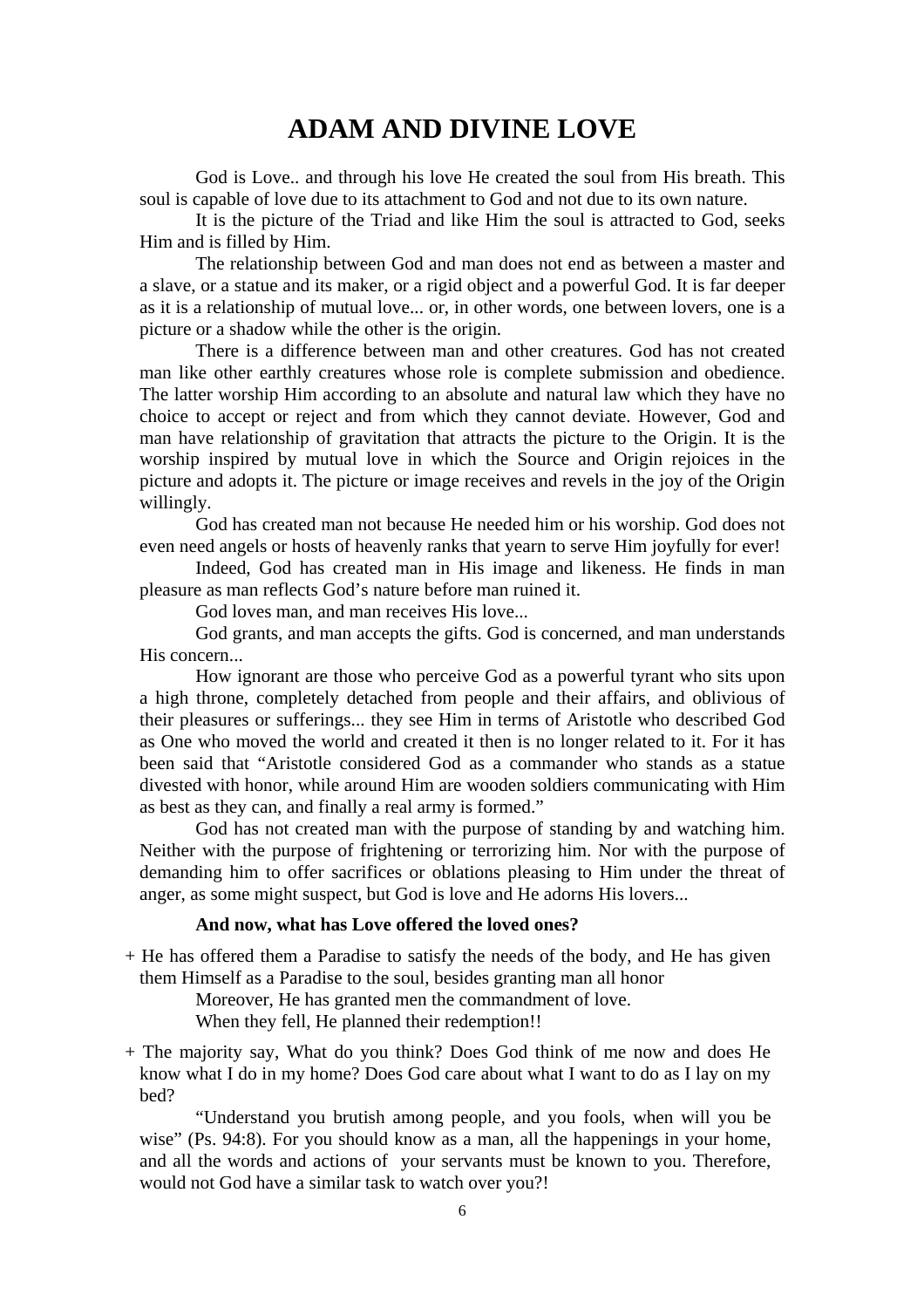#### *St. Augustine*

+ O God, Your eyes are drawn to man's footsteps...

 For You are interested in all Your creatures and do not deprive any of Your great love!

 You Yourself watch over my steps and paths day and night, You stand vigil to take care of me and guard my ways. You do not cease caring for me and I can therefore say, You forget the heavens and the earth and all that is in them as You focus Your interest on me, and so You seem to care for no other creations besides me!!

 You embrace my being with Your complete and perfect care. You enfold me constantly and it seems as though there is none other but me!

You keep vigil as though You had forgotten the rest of Your creation!

You grant me Your blessings, as though I were the sole object of Your love!

 Through the goodness of Your presence constantly and every where, You rush to sustain me always and wherever You find me worthy to receive Your help...

 O God... Whenever I go, I find You before me, for You are present everywhere. By the grace of Your presence I need You that I might not perish, for without You I cannot exist.

 Consequently, I confess to You that whatever I do and whatever it's nature, it is all revealed before You. Yes, You know more about my acts that my ownself and know the doer too.

 There is nothing You do not know...my thoughts, my intentions, my joys, my deeds... nothing of all of these is not laid out before Your eternal attention.

O God, You know my thoughts in their deepest perplexity.

O God, You do not ignore any aspect of my spirit.

 You know the aim of my endeavors, and what passes through my mind, as well as the nature of my joy...Your eyes watch all these, and Your ears are attuned to them.

*St. Augustine*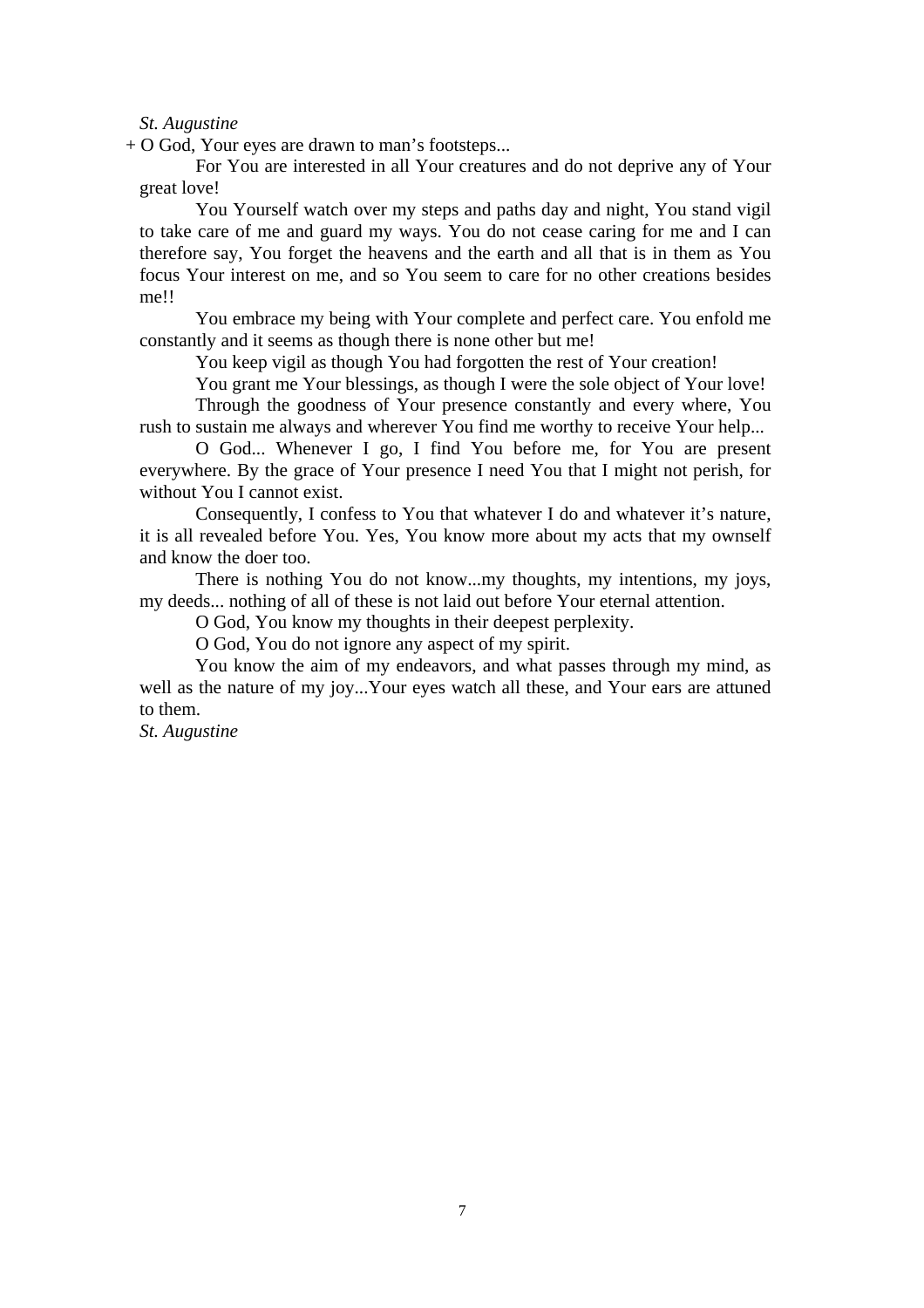## **GOD CREATED ALL FOR ME**

 "In the beginning God created the heaven and the earth" (Gen. 1:1). From the beginning God reached for man before man ever thought of seeking God, God sought him. God, as the Bible presents Him to us, is the One who initiates love. He is Love Himself, He loves for love's sake. He loves us in Him, for He sees us in His image who are His own creation. Hence, He offers all the possible resources on the sole premise of love itself.

 **How can I express God's concern for man?** Let us contemplate the universe with all that is within and upon it; the sun and moon and the innumerable galaxy; the earth with all its resources that never dry up, the sea and its wonders... All have been created by God for the sake of man! Let us look at the heavens and earth for they have all been founded to serve us!

 He who sees all what God has done for him is stunned by the blessings surrounding him on every side. He realizes that God has turned all His attention to man alone and seemingly ignored all other concerns. Indeed He has focused on every person individually.

 When Potiphar's wife asked Joseph to betray her husband and give in to her, he refused and said, "Behold my master committed all that he had in my hands. There is none greater in this house than I; he never kept anything from me but you because you are his wife" (Gen. 39:8-9). As Potiphar had entrusted Joseph with all what he owned, Joseph could not fail to love him and to manage his possessions without wanting to own them. As for man, God gave him authority over all the creatures He had created for his sake, He gave man dominion over the birds of the air and the fish of the sea, and over the animals in the wilderness, and the earth's treasures (Gen. 1:26-28). Today, man fears the lion, the dinosaurs, the scorpions, the snakes, the birds of prey, as well as the terrors of the sea and the earthquakes... all these were one day subject to him... and still are... although sin has weakened man's dominion over all these. The Lord wishes me to love Him so He opens my hand and fills it with everything that I might not forsake His love.

 Solid rock eventually breaks as a result of constant blows, how much more likely is it for a human heart to yield before God's constant goodness and blessing! Irrational animals can be tamed through constant kindness, how much more likely it would be for rational man to surrender before God's infinite gifts!

 If we wish to soften the heart of an enemy, we accumulate coals of loving fire on his head, we feed him if he hungers, and offer water when he thirsts (Rom 12:20), how much do we respond when the Beloved offers us freely all our physical needs?

 On account of His love and longing for our love, He tends the fowl of the air and the fish of the sea. In His divine words, He says, "Behold the fowl of the air, they do not sow or reap or store away in barns, and yet your heavenly Father feeds them. Are you not much better than they? Wherefore, if God does so to the grass of the field, which today is, and tomorrow is cast into the oven, shall he not clothe you, O you of little faith!" (Matt 6:26-30)

 Everyday, God confirms His love and interest in us. indeed He is concerned over every hair in our heads, for He says, "Are not two sparrows sold for a farthing, yet one of them shall not fall on the ground without your Father's will. But the very hairs of your head are numbered" (Matt. 10: 29-30).

 He loves, and in His love He never stops working for His loved ones. The Only-Begotten Son says, "My Father is always at His work to this very day, and I too,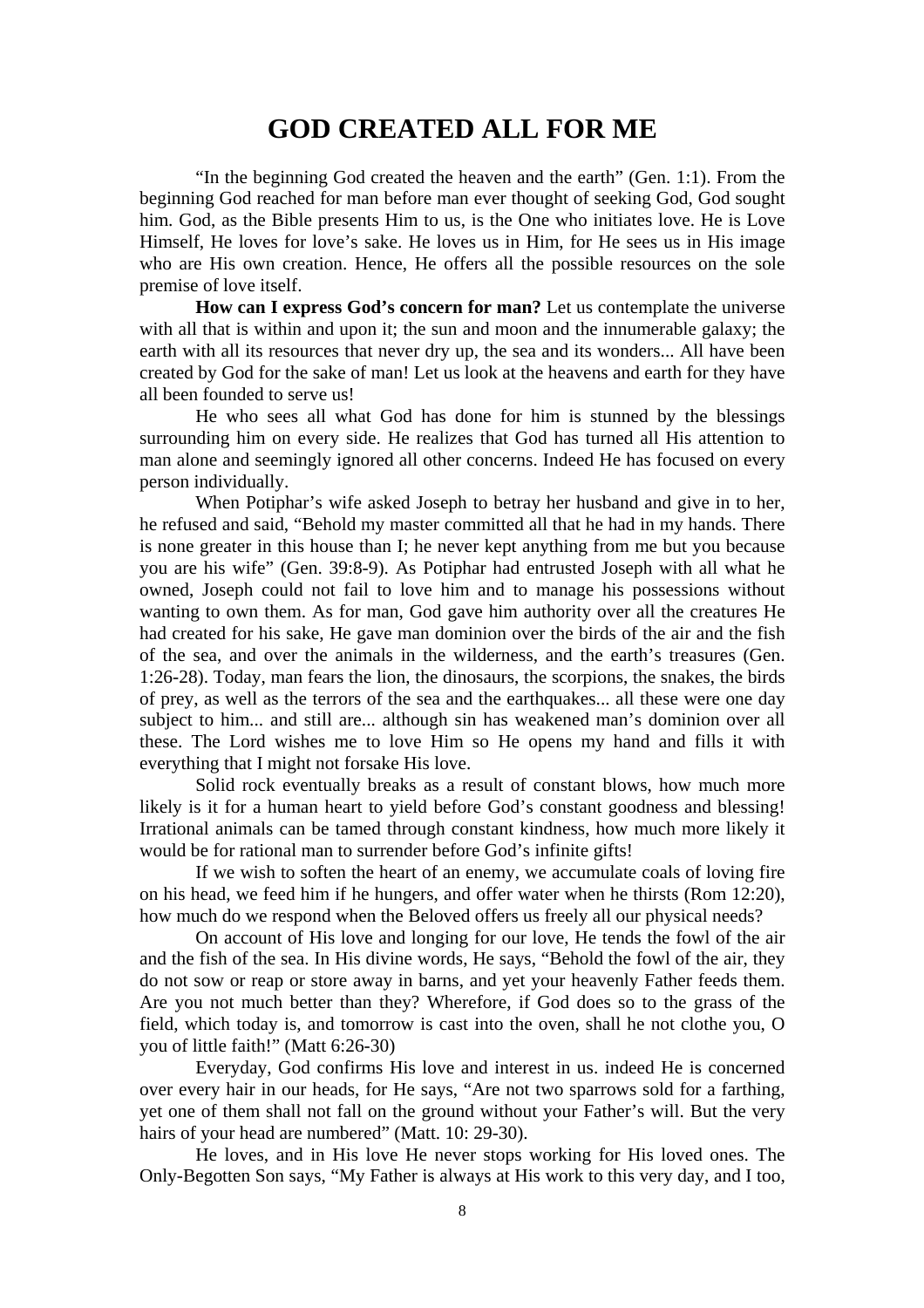am working" (John 5:17). The Psalmist also says, "The eyes of all wait upon You and You give them their meat in due season. You open Your hands and satisfy the desire of every living thing" (Ps. 145: 15-16; see also Ps. 104: 27-28).

+ Holy, Holy are You O Lord, Holy in every way, and most exclusively in the light of Your essence. The power of Your wisdom cannot be described, and no words can convey the depth of Your love to mankind.

 As a lover of mankind, You have created me. You did not need my worship but rather I am the one who needs Your godliness.

 You have created me due to Your abundant kindness, for I did not exist. You have formed the heavens as a roof over my head and established the earth that I might walk upon it.

 For my sake, You have tamed the sea, and for my sake You have revealed the nature of animals. You have subordinated all things at my feet. You have left me in need of nothing due to Your generosity.

 You are He who has created me, You have placed upon me and invested me with authority. You have provided me with the gift of speech, and opened Paradise that I might luxuriate.

 You have granted me the wisdom to know You, You have revealed to me the Tree of Life, and have taught me the thorn of death. *St. Gregory the Theologian* 

+ O Lord... You have put everything under the feet of mankind (Ps. 8), so that he might be wholly consecrated to You. Consequently, You have not set over him any other god but You. Indeed, You have set him master over all Your creations.

 You have created everything for the sake of his body, and You have created his body for the sake of his soul, and You have created his soul for You!

 Hence it is proper to focus our thoughts on You, and pour all our love to You. In this way, we will realize our goal which is to rejoice with You who are the source of our goodness. Moreover, we need to use all inferior creatures to us only to serve You.

Will You offer our souls anything other than Your provisions to our bodies?!

 On account of our eyes, You have sent light from heaven to shine upon the earth, You have created the sun and the moon as tireless servants... the first provides light to Your children during the day, and the second provides light at night.

On account of his breath, You have surrounded him with pure air.

On account of his sense of smell, You have provided odorous perfumes.

 On account of his sense of taste, You have provided the most delicious foods.

On account of the sense of touch, You have created matter surrounding him.

 And to help man in all his work, You have provided the animals that serve him, as well as the fowl in the air, and the fruit of the earth.

 This earth sends medicines to heal the sickness of our bodies for there is no ailment without remedy!

How great is Your goodness, O Lord! How Tender!

 You know my body thoroughly, for You have shaped it, and we depend on You just as a pitcher does on the Potter

*St. Augustine* 

+ The world is preserved by divine Providence, for there is no place hidden from His care! Divine Providence is the fulfillment of the promises in God's Word which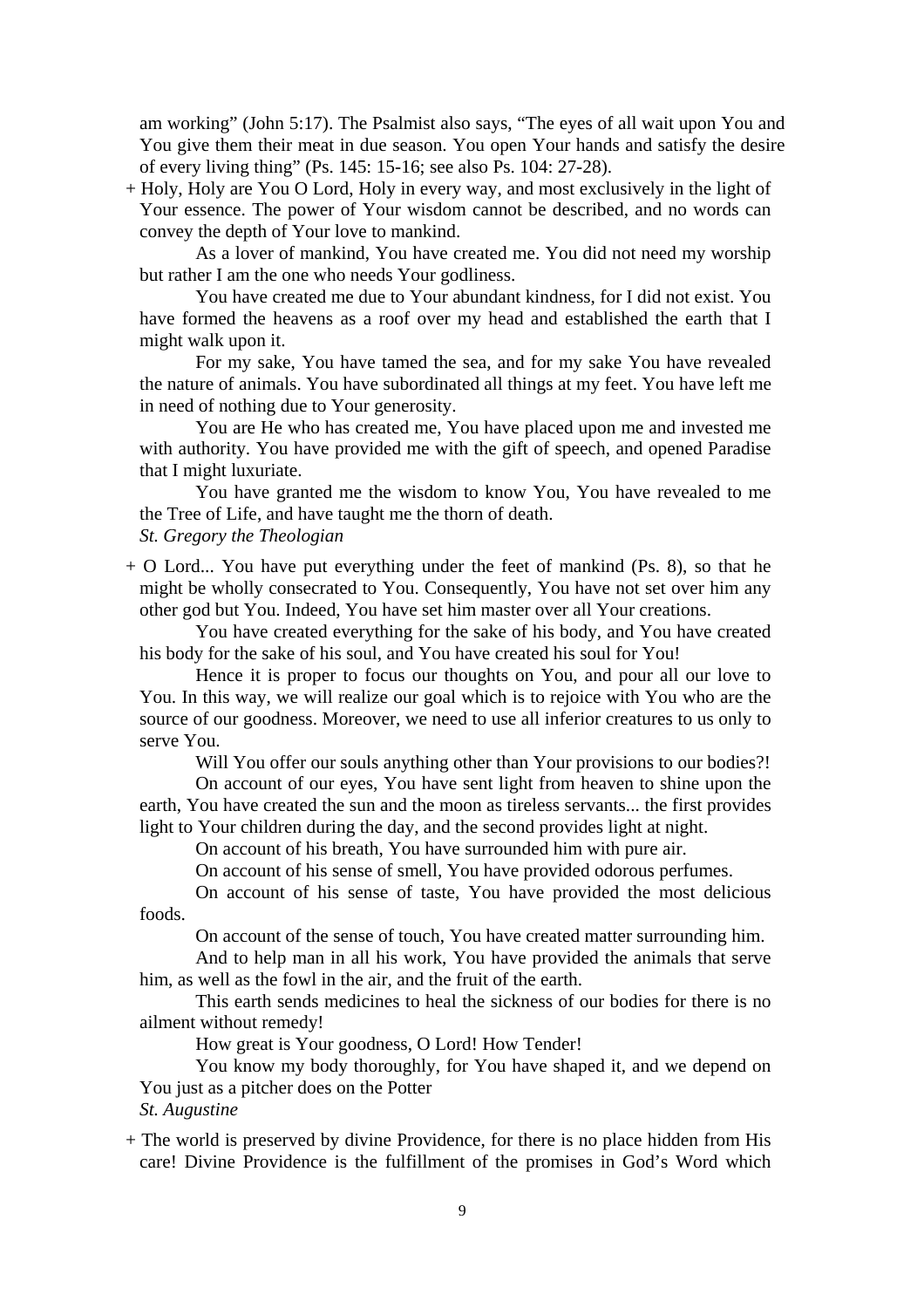gives shapes to matter from which this worked is made. He is the Architect and the Artist of all this!

 *St. Anthony the Great* 

 To glorify God. Man sees God through the creations which He has brought into being for His sake.

+ The most dangerous disease of the soul and the most wicked catastrophe are ignorance of God. He the Creator of all things made for the sake of man. He has given man a mind and an articulate tongue whereby he may soar and have a relationship with God as he contemplates and glorifies Him. *St. Anthony the Great* 

<sup>+</sup> Why was man created?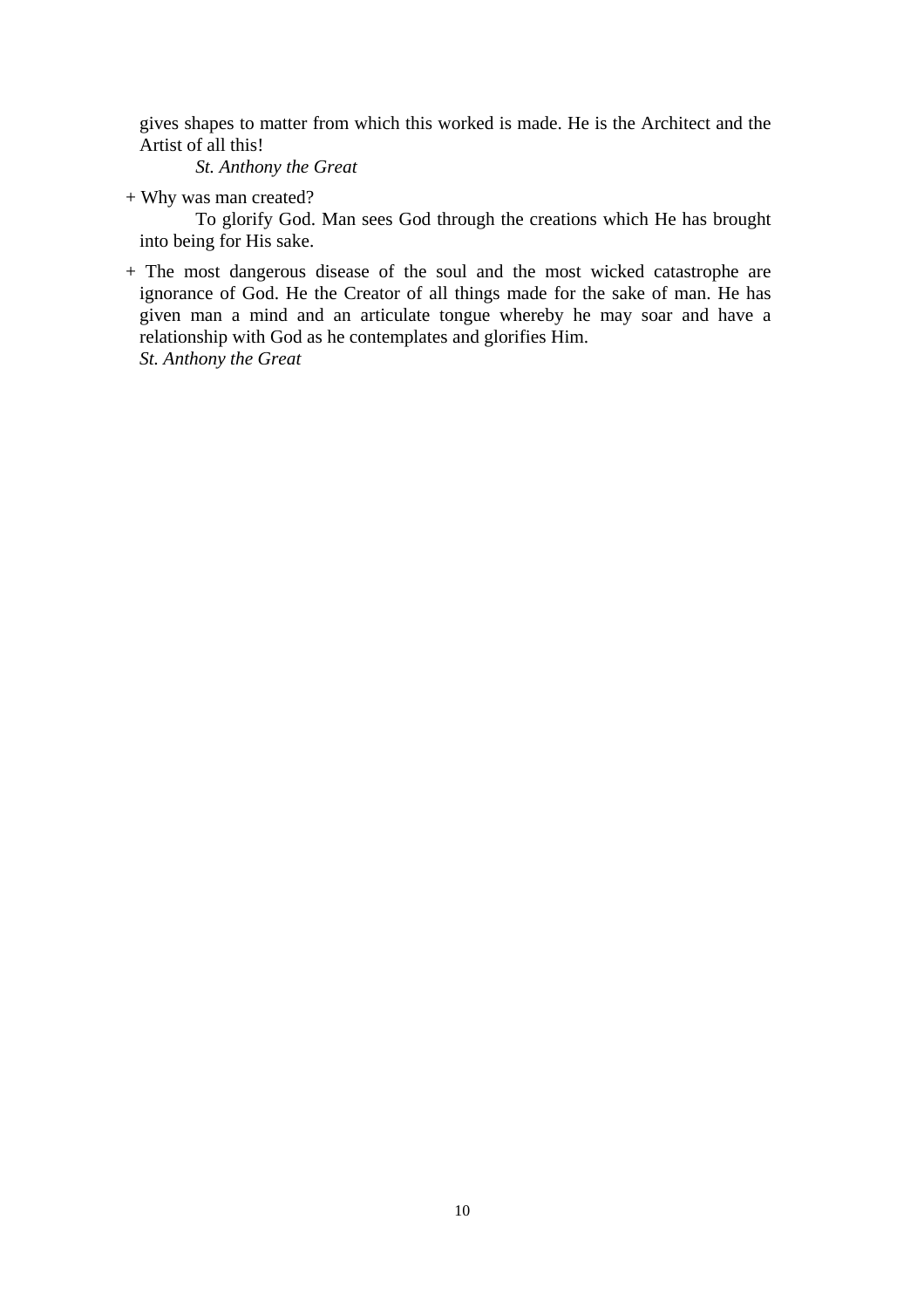**Chapter Two** 

## **GOD, THE PARADISE OF THE SOUL**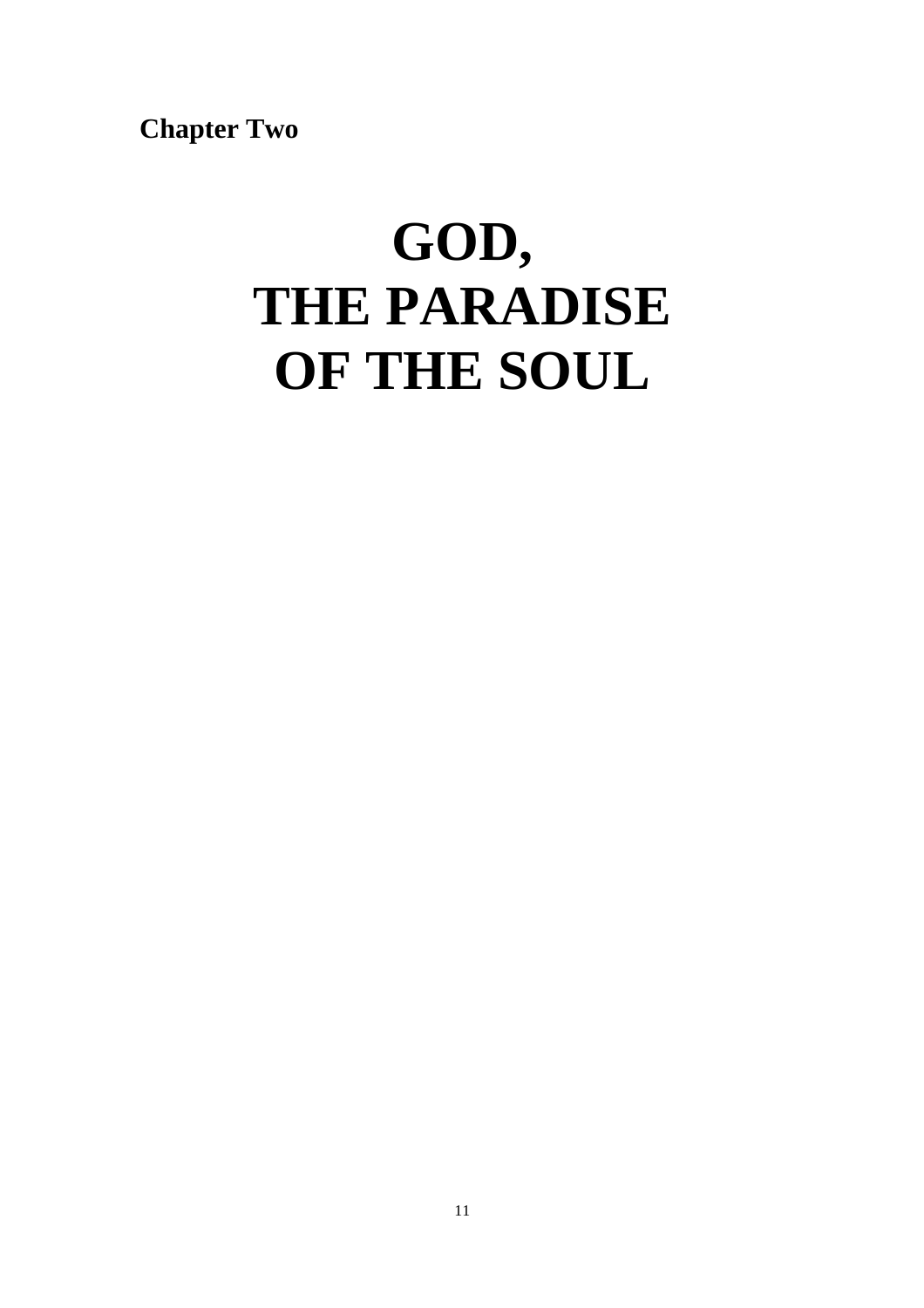## **THE NEED FOR JUST ONE**

 Even though God created Paradise to accommodate the soul, the body cannot be happy unless the soul which lives within is happy too! The soul, on the other hand, is a breath from the Almighty and she can only find pleasure in just one, her Creator.

 The soul looks around at the earth and all its riches, at the sky and all there is in it, yet nothing satisfies her except her Creator!

 If she loves something, it is only because it comes from the hands of the Good Father, and she will not be fulfilled but by the Father Himself.

 The soul is like the bride that sees the gifts from the Bridegroom and is happy and joyful. This is not on account of the gifts in themselves, but because they come from the Bridegroom who loves her while she loves Him too, indeed she declines any gifts. However precious, if she did not have Him!

 The soul considers God her Paradise, she enjoys Him even if she does not attain any worldly matters! To be separated from God, even if she lived in Paradise, would be equivalent to being in hell!

 These are the feelings of Adam in Paradise, for from time to time, he would hear the voice of the Lord, his Lover, walking in Paradise, then his soul would be in ecstasy as she swooned in His love. Hence he forgot all his surroundings and even his own self. It was as though nothing else existed but God! Yet, once Adam sinned, his soul turned into a well of anxiety burdened by Paradise. Indeed burdened by its own self, she wanted to be set free and escape from God, but where to? In Paradise, the soul found no rest, and outside she found no rest. With Eve, she found no rest and without her there was no rest. If he was given children, or deprived of them, the soul found no rest, he seeks and keeps on the search wishing to find rest and happiness, but the need is for just One who alone is able to satisfy his soul!

#### **THE NEED FOR JUST ONE**

 No wonder then that most modern philosophy confirms that man is an anxious animal. It seems that anxiety is an essential quality that coexists with the human soul, and according to Peguy "man is a well of anxiety." He craves for money, or for vainglory, and the more he accesses his cravings, the more his anxiety increases as the gap widens between his desires and his achievements and possessions.

 He is incapable of discovering the reality of his problem, the need of his soul for its real Paradise, God the Infinite!

 Napoleon achieved victory over many countries of the world without achieving any sense of fulfillment. If he had conquered the rest of the world, his soul would still have been dissatisfied. He would have asked for the moon and planets and even if he had obtained them, his thirst would not have been quenched.

 As much as modern sciences have offered us with a wide range of knowledge, indeed more than man ever dreamed of, yet man has discovered his immense ignorance and his need of knowing much more.

 Similarly, modern industries have offered so much to satisfy man's physical needs, yet the cases of psychological sickness arising from worry, boredom, and fear have increased to a frightful degree.

 By that, I do not mean to depreciate the accomplishments of scientists, or claim that God requires man to be careless or lax at work or in his pursuit of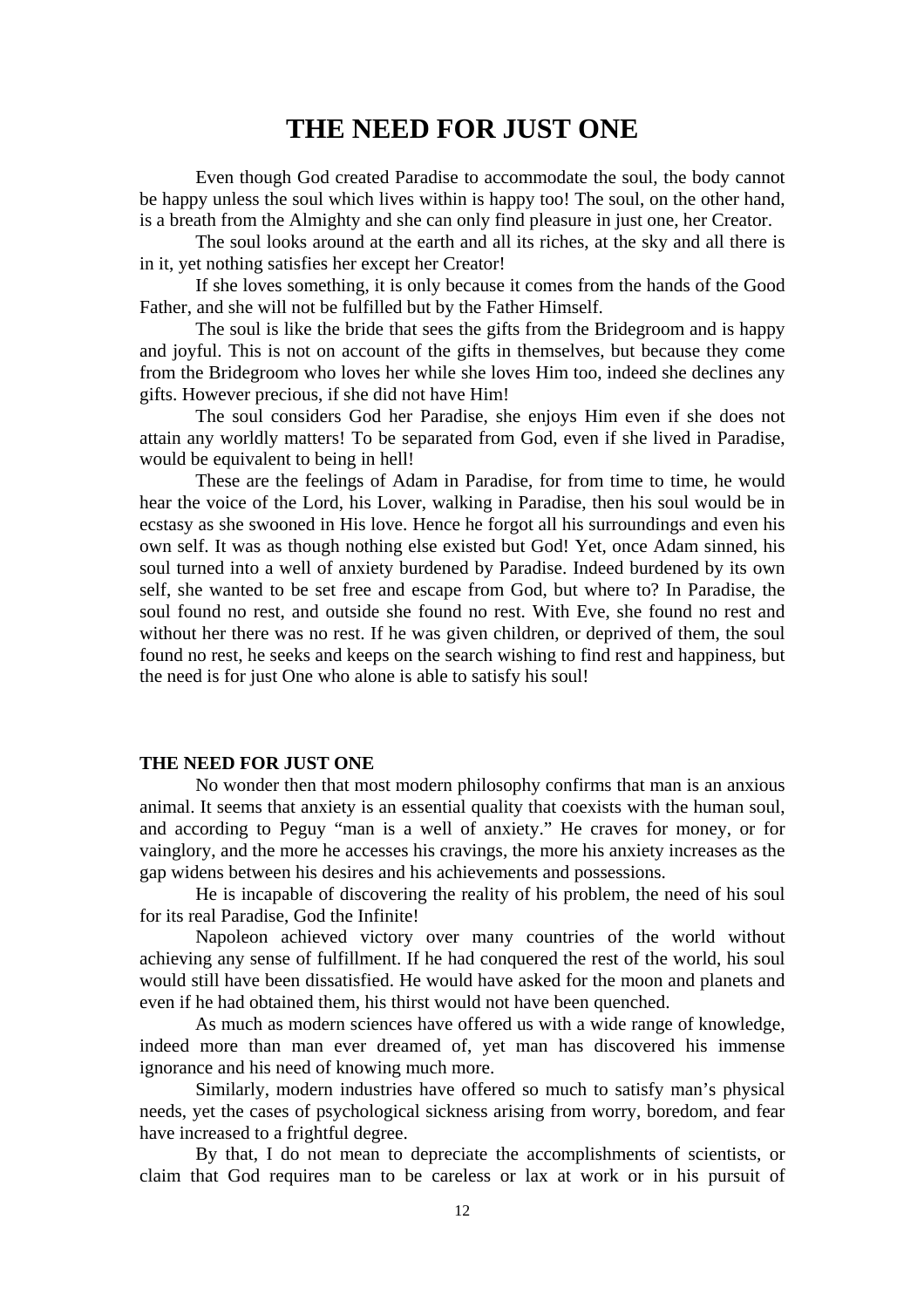knowledge and discovery. What I wish to say is that the immortal soul can only be satisfied by the eternal God. The soul yearns for the infinite in everything. She wishes to possess the Eternal, Perfect, and the Ultimate, that explains why an atheist wishes to live on, even if he possessed the earth, he would ask for the sky; and if he gets the sky too, his soul would not rest if she did not find God.

 Hence, St. Augustine says, "My God...You have created us looking toward You, consequently our hearts will find no rest unless they rest in You."

 That is what prompted the Son to become incarnate among us, and to announce Himself to us. He offered Himself a Paradise to those who were deprived of Him.

 Our God, Jesus Christ, the Word Incarnate, came to proclaim on every occasion, "I am He..." these are the words of a loving God offering Himself to souls who do not know Him. Had anyone else pronounced these words, he would be accused of vanity; someone trying to offer himself to the human soul to usurp the place of God the Creator and Nourisher of the souls of His creation.

 This is the essence of Christianity; the proclamation of the Person of Jesus Christ, our God, the sacrificial Love, and acceptance of Him as the Paradise of the soul. That is why He preached, "If anyone thirsts, let him come to Me and drink," and "he who wants, let him come and he who thirsts let him receive the water of life."

 Thus if the soul needs to know the way, she walks through the strong currents of the world and the deceiving lusts of the body and sees her Lover. She sees Him as He offers Himself as a ladder by which she can ascend and attain heaven. This is her eternal land where her Lover courts her by his words, "I am the Way and the Truth"

When the soul needs nourishment, He sustains her, she grows and lives as she finds in her Lover the source of her life and fulfillment. She yearns to eat Him and live through Him as He confirms to her "I am the Bread of Life, he who comes to me will not hunger, and her who believes in Me, will never thirst."

 When the soul experiences the pleasures, joys, burdens, or worries of the world, the lust of the body and its reactions, the wars waged by the devil and his tricks, her Lover proclaims, "I am the Resurrection and the Life, he who believes in Me, even if he dies, will live."

 When the soul feels the need for a leader to support and protect her, He reveals to her, "I am the Good Shepherd, the Good shepherd sacrifices his life for his sheep"

 When the souls feels empty within her depths and needs a sincere, longsuffering, and trustworthy friend whom she can woo in return for his courting, Someone who offers Himself as the Friend of sinners and tax-gatherers and a Bridegroom to those who believe in Him.

 This is the Paradise that never dries up, that flows infinitely and gives as much fulfillment as You can desire. He begs everyone to accept Him, pleading "I stand at the door and knock, if anyone opens the door, I will come in and will dine with him..." and if he does not open, I will repeat again and again hoping that his heart will soften and open to me. Truly He has become incarnate to restore joy to the soul and fill her so that anxiety is torn out. O my poor soul, what else do You seek?!

 If you need wisdom, you will find Christ the source of wisdom and its spring; indeed He is Wisdom Itself!

If you pray for power and might, He is the Almighty.!

If you seek pleasure and happiness, he is the Spring of true joy!

If you yearn to get drunk, His love intoxicates the soul.

If you hunger for bread, He is the Bread of life!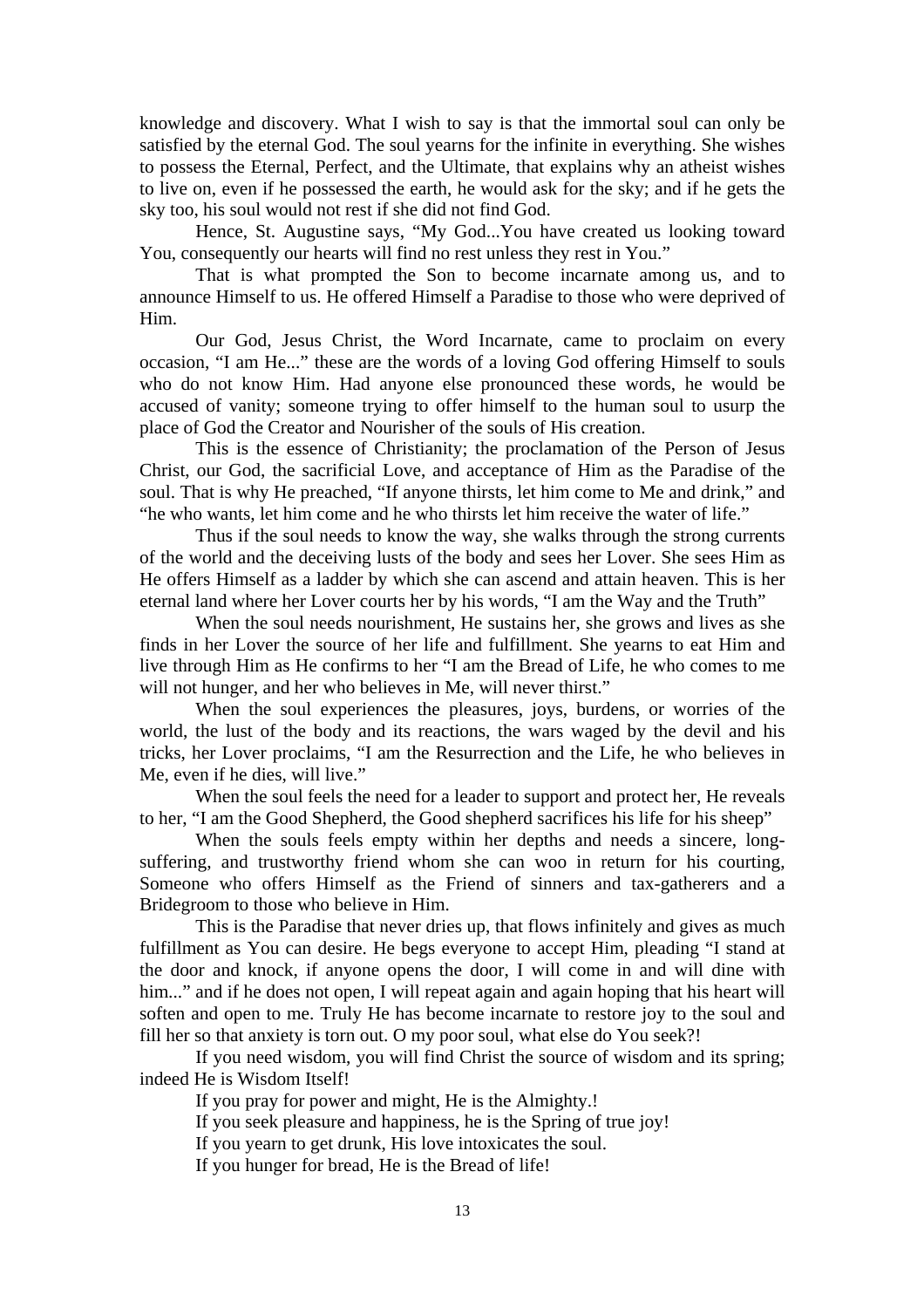If you are enthralled by riches, He is the Creator of all things! If you seek rest, you will find in Him only your comfort! Accept Him for you will find no other to satisfy you!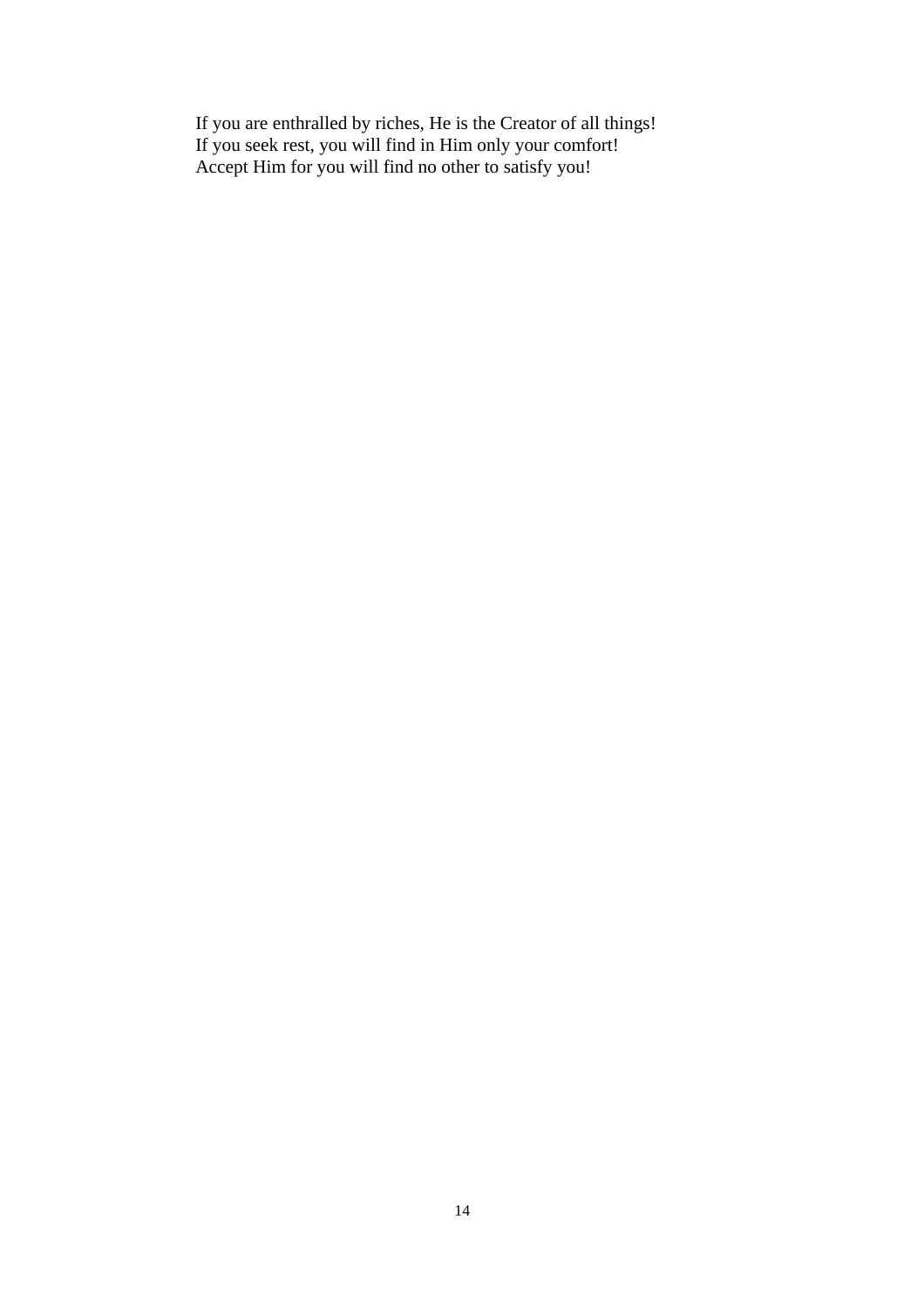## **First: God is the Essence of the Soul**

 St. Paul the Apostle, spoke to the Athenians about God, saying, "God who made the world and everything in it, since He is Lord of heaven and earth, does not dwell in temples made with hands, Nor is worshipped with men's hands, as though He needed... needed any thing, since it is He who gives to all life, breath, and all things..." (Acts 17: 22, 28)

 He is not far from each one of us; for in Him we have our soul, indeed He is her center!

 Even though heaven and earth cannot sufficiently contain Him, yet He accept the human soul to be his throne... for He has created her in His image and likeness... and she too is filled and comforted by Him!

 He desires the heart (Prov. 23:26), and the soul offers it to the Lord who considers it a small bed (Song of Songs 3:1). The Lord enlarges it, (Isa. 57:8) but He cannot tolerate sharing it with another bridegroom...

 Peace of heart can be found only in the Lord, its fulfillment rests in Him. This is because the heart is heavenly and can be filled only by what is heavenly...

 Just as a ring made specially as a setting for a triangular shaped diamond cannot be filled with any other, so is the soul that cannot rejoice but by the Holy Spirit.

 That is why we say if sin has not entered our life, then we would not have needed the commandment of love. For the soul, by its very nature, is attracted to God, just as a heavy stone is attracted to the ground naturally and due to the earth's gravity.

 However, now that sin has come into the world, the need has arisen to purify the soul through the blood of Jesus Christ, the sanctification of the spirit... and the commandment of love.

 Now, there is the need for man to know that God is the essence of his life and happiness. In Him is the soul's fulfillment and rest. Adam had no need to hear about such matters, for he knew them instinctively. However now, after the fall, God constantly rebukes us as He proclaims the truth, saying, "for my people have committed two evils, they have forsaken Me, the fountain of living waters, and dug themselves cisterns, - broken cisterns that can hold no waters. (Jer. 2:13).

 The Lord of Glory, Jesus Christ, calls us saying, "Come unto Me, all You that labor and are heavy laden, and I will give You rest" (Matt. 11:28).

#### **GOD IS MY WHOLE LIFE!**

+ O God... I wish I knew You, You who knows me profoundly... I wish I knew You O strength of my soul!

 Reveal Yourself to me, O comforter of my soul! I wish that I could see You, O light of my eyes!

 Hurry, O joy of my soul, that I may contemplate You, O delight of my heart!... Inspire me, for in You is my true happiness. in You is the sweet repose... in You is my life in You is my perfect glory!!

I wish that I could find You, O desire of my heart!

I wish I could possess You, O my lover!

 Do not abandon my embrace, O Heavenly Bridegroom, for by Your coming, my whole being is seized by an ultimate and heavenly ecstasy inwardly and outwardly!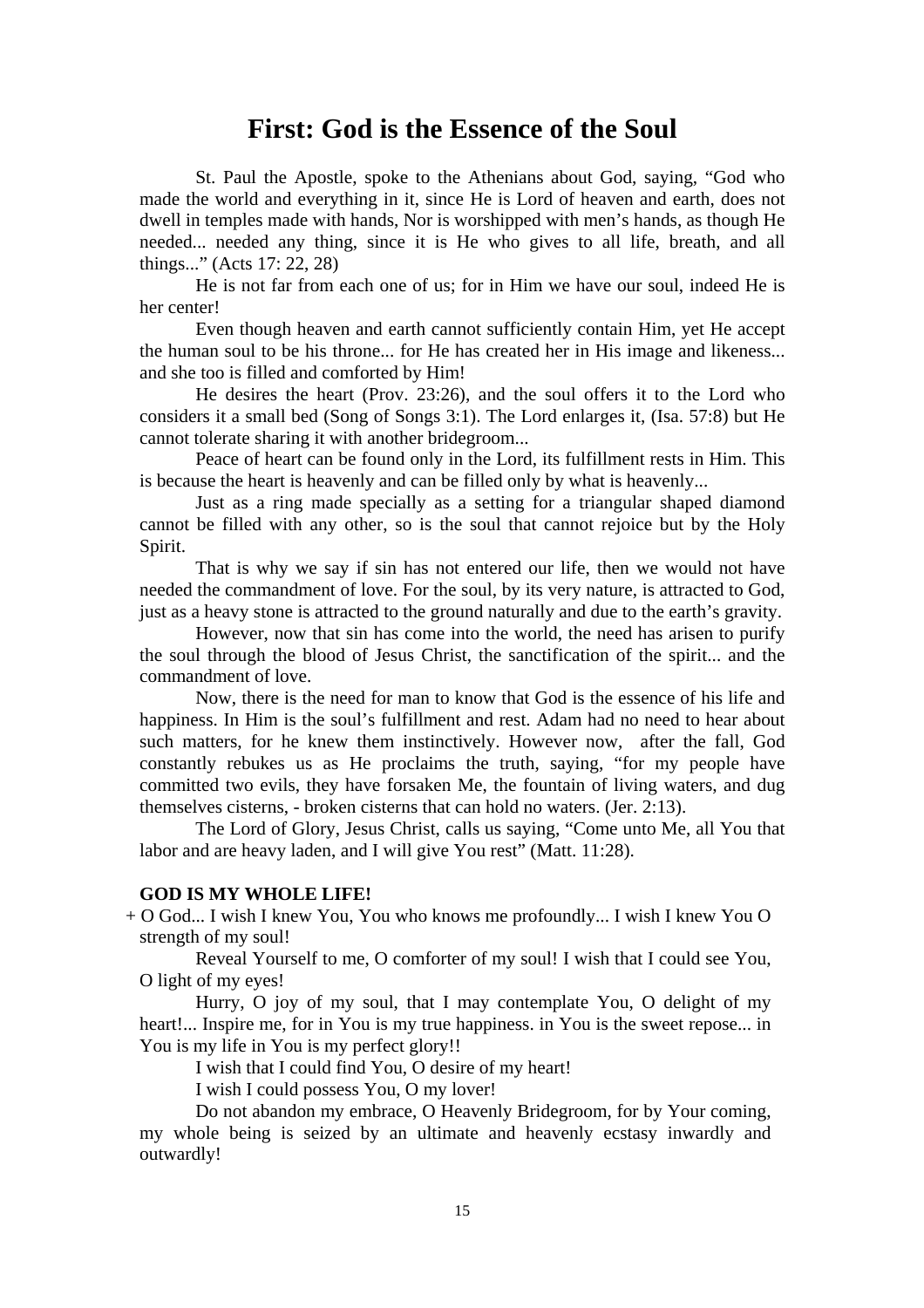Grant me Yourself, O Eternal King, so that I might enjoy You, O Blessed Life, O Incomprehensible Joy of my soul!

 "I will love You, O Lord, my strength" (Ps 18: 1) "The Lord is my rock and my fortress and my deliverer."

 True, I mean to love You, for You are my God and my Defender. You are my stronghold, my sweet comfort in the middle of all my Troubles.

 Let me cling to You, for You are the only Good, and without You goodness does not exist! May You be all my happiness, You who are wholly good!

 Open the depth of my ears that I may hear You the Divine Word, You who pierces my soul as a double-edged sword!

 O my God! Thunder in the skies with Your Powerful voice!! Let the sea roar and all its waves, let the earth shake and all things on it tremble. Bring lightning upon them so that all doubt may disappear. Finally uncover the depths of the sea and the foundations of the earth to my ears (Ps. 18:15).

 O Imperceivable Light, grant me eyes that can behold You! O smell of Divine Life, grant me a new sense of smell that would attract me to the perfume of Your sweet robes!

 O God..purify my sense of taste that I may enjoy and get to know You and discover the stored sweetness offered to all who sip Your sweet Love!

 Grant me a heart that throbs only by Your Love, a soul that adores You, a spirit that is faithful to Your name, thoughts that comprehend Your mysterious depths, and a mind that finds rest in its unity with Your Living Wisdom. A mind that knows how to love You in holiness, O Love who is the Treasure of all Infinite Wisdom!!

 O Life, all creatures live to glorify You, You have granted me life and in You is my life, through You I live; and without You I die!...

 Through You, I rise and without You, I perish. Through You, I am filled with joy, and without You I die of sadness!

 You are Life, the Source of Life, yet there is nothing to parallel Your humility and beauty! I plead, tell me where You are? Where can I meet You, to hide in You totally and cannot be anywhere but in You!

O! Hurry and make my soul Your dwelling and my heart Your resting place.

 Come...for I am sick with love, and my distance away from You is death to me, but Your name brings life to my soul!

 Your odor restores my strength, Your remembrance relieves my pain, and Your presence satisfies me,  $(Ps 17:10)$ !

 O Life of my soul.. my heart runs after You and melts at the remembrance of Your gifts. When will the time come for me to travel to Your kingdom? When will I have the chance to contemplate Your beauty O Life, O Happiness of my soul!

Why do You hide Your face from me, O, only pleasure of my soul?

Where do You hide, O God of beauty, O ultimate goal of all my ambitions.

 Your odor, which I breathe, intoxicates me with Life and I am stunned! Even though I have not seen You as yet, this happens to me for it is written, "No man sees me and lives" (Exod. 33).

 Well, if I follow this warning, I will not see You. Yet, let me die, O God, and see You. Let me see You before I die. For when I wish to live, I wish to die,'... having a desire to depart and be with Christ, which is far better (Phil. 1:23).

I desire death that I might see You.

I do not wish to live any longer that I might live through You!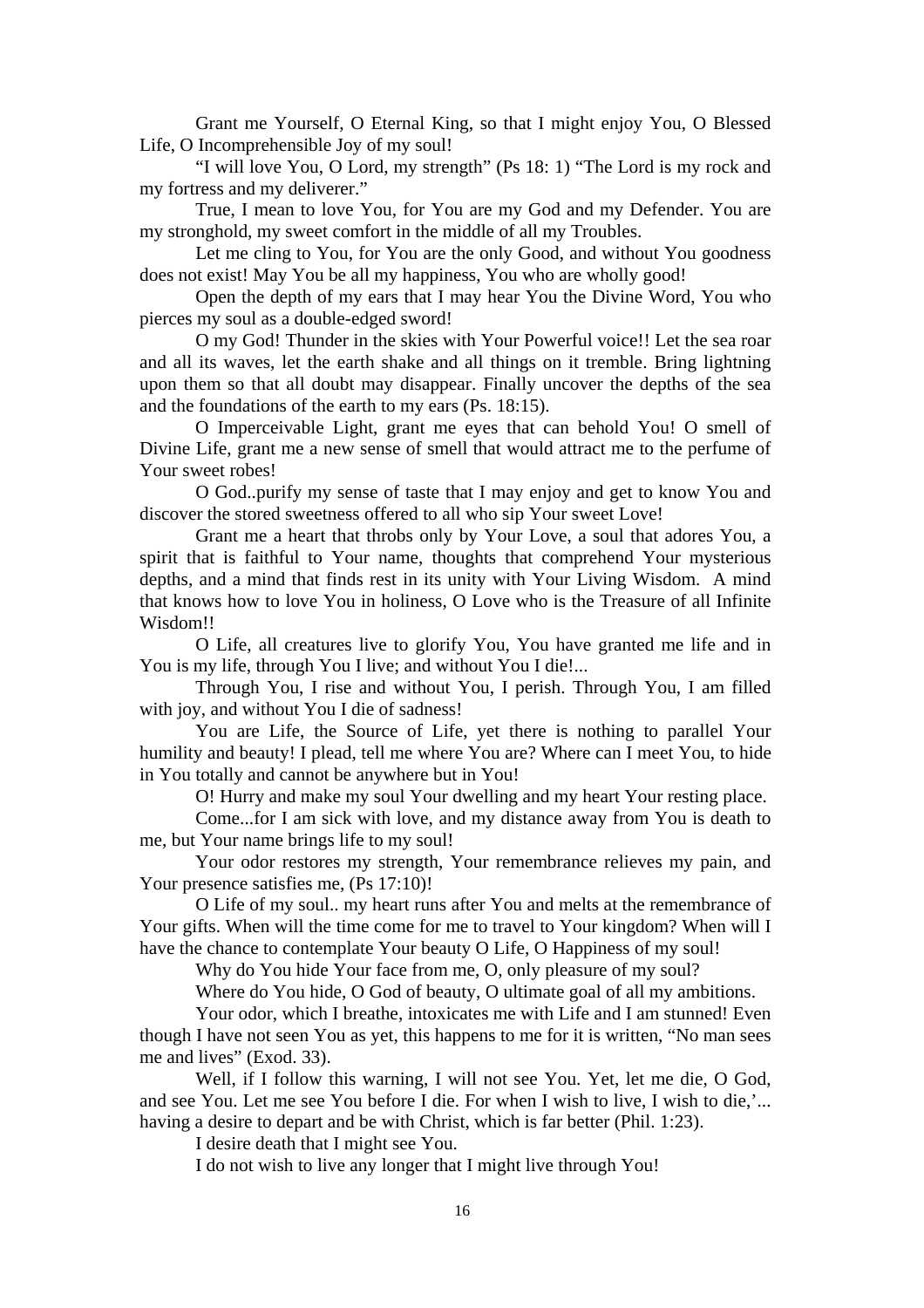O Lord Jesus Christ... receive my life for You are my life!

Attract my heart, for You are my joy!

O Nourishing food, be my appeaser!

O Divine Leader, my strength!

O True light that enlightens my eyes, illumine me!

O Sweet Melody, thrill my whole soul!

O Heavenly Odor, refresh me by Your presence!

O Word of God, establish me in You.

 Gladden the soul of Your servant...come into my soul, O true Joy, that I may rejoice in You! Come into her, O infinite sweetness, cast Your beams upon her, O eternal Light, that she may know You and attain and love You!

 Why does she not love You? She is indifferent towards You only as she does not know You? Her ignorance arises from lack of awareness, and all her failure arises from her rejection of Your Light. "If the Light shines in the darkness, the darkness did not comprehend it."(John 1:5)

 O Light that enlightens the soul, O Divine Truth, O true Glory shining bright, O You who enlightens every being brought into the world. You have come to the world, and the world did not love You!

 O Lord dispel the thick darkness which covers my soul, so that she may see You when she conceives You; that she may know You when she meets You, and that she may love You when she gets to know You. Everyone who knows You, loves You! Forgets himself! Loves You more than himself! Abandons his soul and is attracted to You where his joy is fulfilled through his union with You!

 My Lord... if I have not loved You as I should, this is due to my incomplete knowledge of You; this shortage has made me indifferent and the pleasure I enjoy is weak!

 Alas! Through slavery to outward temptation, I was preoccupied from You, O potential Joy laying within me...I have been deprived of You and gone to be attached with unclean ties and transient pleasures of the world! This is my misery, the heart that this Yours alone, Yours to reign over in all its emotions, senses, and sacrifices- I gave to false matters... I have become false through my love for what is false! On that account, You are no longer my joy...for I have abandoned You and run after that love of the outer world! In spite of that, You find no rest except in the depths of my soul!

I wish to enjoy the motions of the body, while You wish to enjoy my spirit!

 I fill my heart with the concerns of my body and engage my mind with them and make them the revolving point of my conversation. While You, O Lord, live in the imperceptible and immortal soul!

You reign in heaven and I creep on earth...

You adore the heights, and I ask for debasement...

 You are occupied by heavenly matters, and I a drowned in the earthly ones! I wonder when such contradictory tendencies meet?

*St. Augustine* 

+ O Lord, You have empowered my soul to contain Your infinite glory so that nothing else could ever satisfy her other than You!

+ O Lord the human soul is the creation of Your hands...You have made her into a reasoning, spiritual, immortal, and ever active being.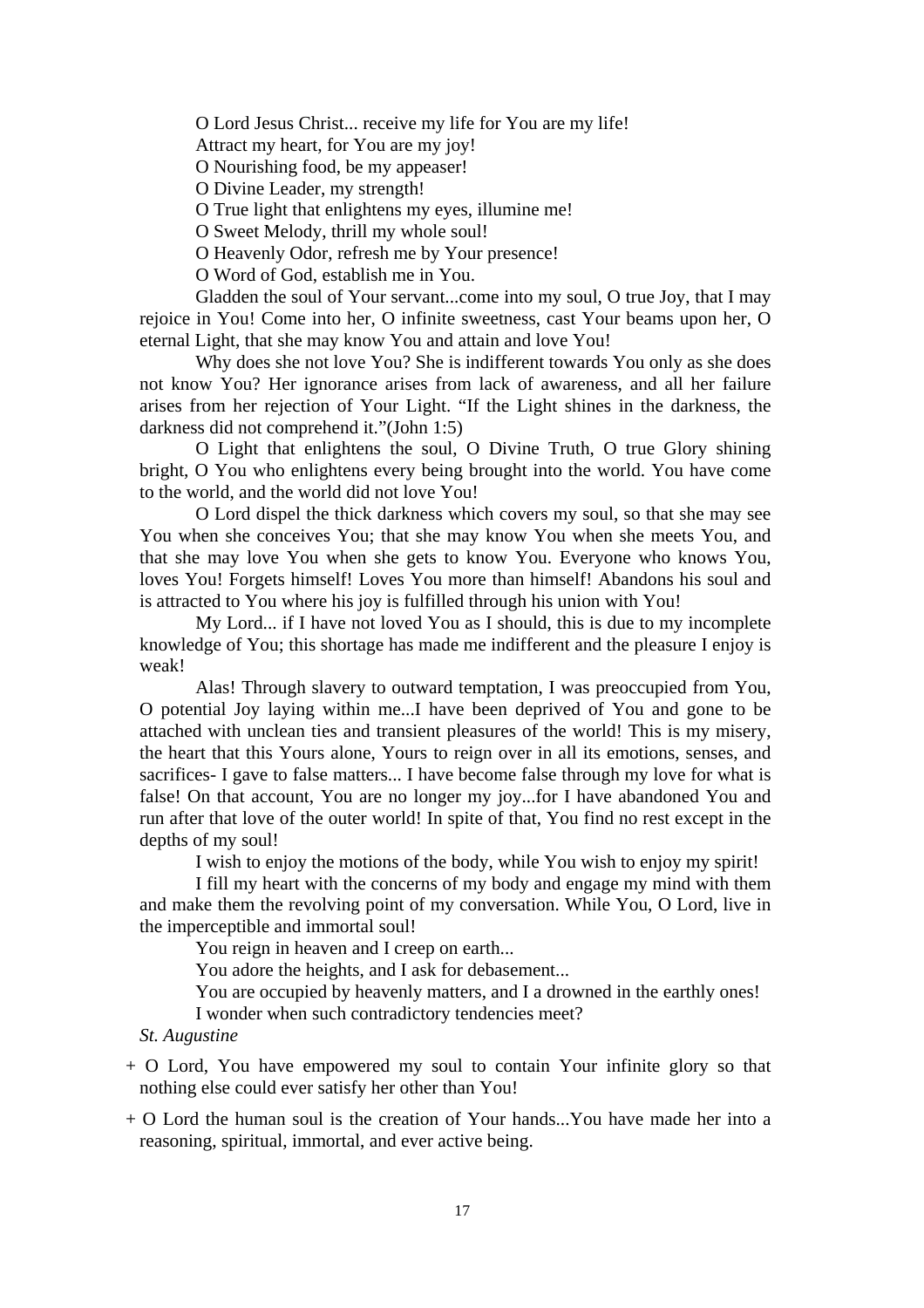When she can no longer find happiness in the Beauty of Your countenance (because of her sinful state), You consecrated her through Baptism so as, to contain Your glory...and none could satisfy her but You!

 When she attains You, all her dreams are fulfilled, and no external mother can satisfy her desires!!

Are You not the ultimate Goodness, and all goodness springs from You?

 A heart that does not seek You, seeks what? Does it seek wealth which fills the world by created objects...and what do such demands present other than constant hunger? He who attains these matters remains hungry because the heart cannot be satisfied by any other but You, O my Lord, for You have created it in Your image..

 O Lord God... O Most Might... I now know the place of Your pleasure, it is the soul created in Your image and likeness. It is the soul that needs and yearns for none but You!

 *St. Augustine* 

#### **THE SOUL THIRSTS FOR HIM**

+ "My soul thirsts for You, My flesh longs for You in a dry and thirsty land where there is no water. " (Ps. 73)

 The soul and flesh thirst for the Lord...and He provides her with the Breath that is the Word of Truth, and He grants the body its needs, for God has created them both!

*St. Augustine* 

+ I thirst for the Water of Life and I have not yet run to the Source of Life!

 He has called me with my brothers saying, "Who thirsts, let him come and drink."

 Hear the prophet as he rebukes me in his words and as his voice dries up due to shouting, "All You who are thirsty come to the Living Water, for those who drink from it with fullness, rivers of living water will run from their hearts."

 *St. John Saba* 

+ Do You not seek to be filled? And how can this be done?

 The body yearns to be appeased, but hunger strikes again as soon as the food is digested. This explains the Lord's words, "All who drink of this water, shall thirst again." (John 3:13)

 Therefore let us hunger and thirst for Righteousness, that we may be filled by Him.

 O that our inner man would thirst and hunger for food and drink appropriate for him the Lord has said, "I am the bread which came down from heaven."(John 6:4) This is the Bread of the hungry!

 I wish we yearned to drink as the thirsty too. "For You have the fountain of Life." (Ps 36:9)

+ O! I will not be filled unless Your glory shines before me!

Yes, O Lord, for You alone can restore my happy life.

 I confess to You my misery, it was the end of the day in which I was immersed in the various falsehoods of the world, I was deprived of You, You who are my only Love. On that day my physical yearnings were dispersed among false pleasures. Such pleasures are so many... and within them, they bear countless suffering? They seemed to promise nothing but poverty. I moved from one to the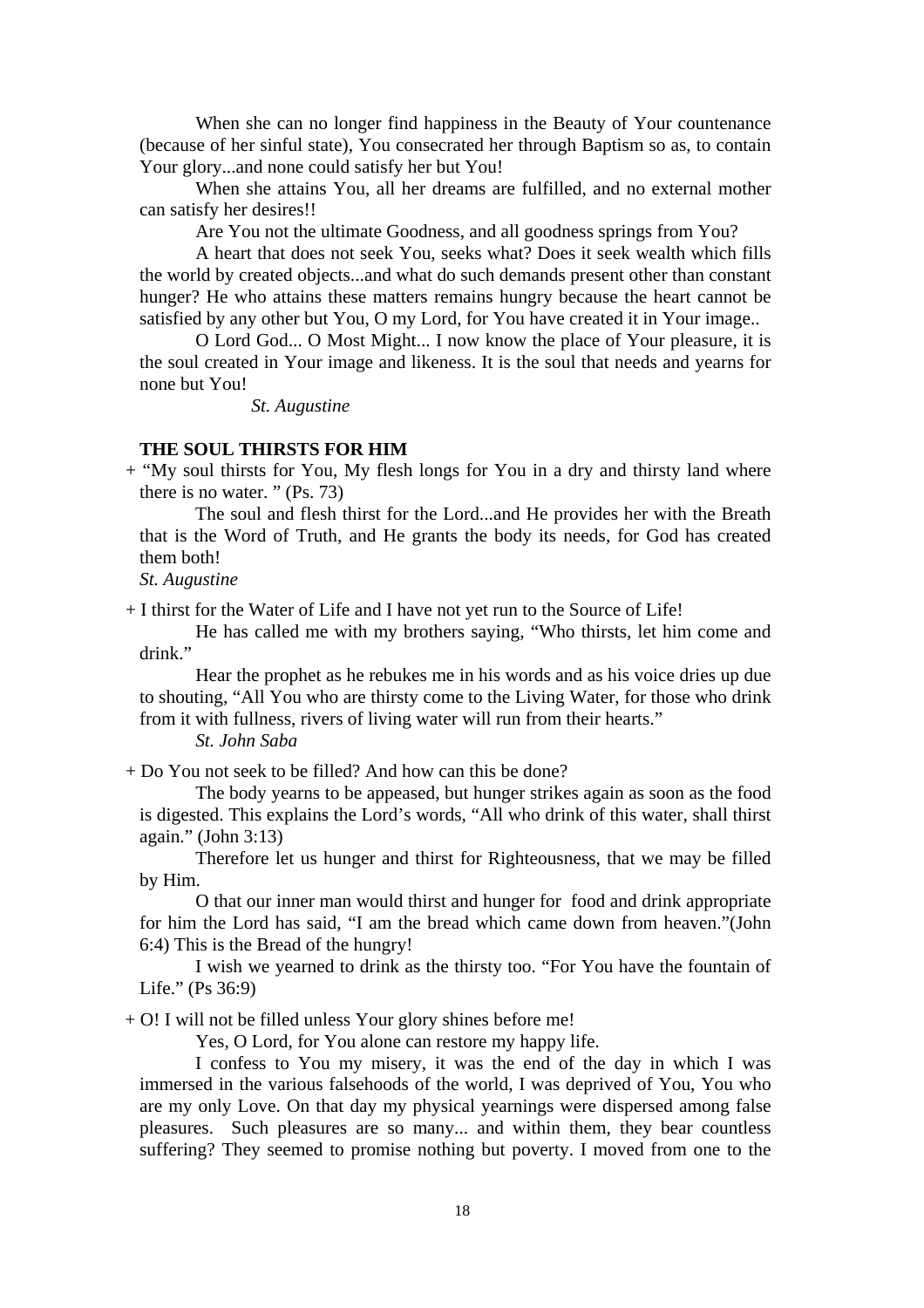other hoping that one would satisfy me; but all failed, my soul could not live by any other except You!!

 Truly in You is beauty, O You who alone is Immortal, Beautiful, and Perfect always!

He who follows You will never get lost!

He who attains You will never be desperate!

He who possesses You will find fulfillment!

 But O, how terrible is my misery!! Woe to me, O Lord, my heart tends to flee from You, to flee from true richness and joy just to follow the world in which there is nothing but sadness and pain.

*St. Augustine* 

+ When we find joy in prayer, when our thoughts find peace in the true Light rather than in worldly possessions...then our souls rejoice in God and are not removed from Him, for it is said, "For in Him we live and move and have our being"(Acts 17:28), and "as though He had been my friend or brother." (Ps. 35:14)

+ All You who are weary and heavily burdened, lay Your head now upon the knee of Your Lord!

Rest and lean on His chest!

Inhale the Odor of Life that it may invade your being!

Lean on Him who is your Table from whom You get nourished!

 Clean your heritage or in other words, your bed and the Holy Triad will appear to you surely!

 Believe that in your heart, and you will feel that God lives in you! You are the image of God, O Man!

*St. John Saba* 

#### **THE PLEASURE OF THE SOUL AND HER JOY IN GOD**

+ I wanted to write, yet I could not! The inspiration I had was gone! The talent I had, had fled! When I continued to try by other means and attempted to depict it, I failed!

 I tried to hold in the lines and illustrate it on paper so as to offer it as food for my people, but I failed!...

 There is nothing like it in the outside world, while it is in the inner depths where no one knows about it!!

 In our world, His likeness cannot be found, and in the world of spiritual ones no one can find a representative?!

 I do not know how to calm the flame in my heart which is boiling and burning...

 Words cannot express it, signs cannot depict it, nor motions of the conscience can make it perceptible!

 I have been totally conquered by it! I have been overcome as though I did not recognize it!

I kept quiet as one who is insensitive to it!

I turned away from it as something indescribable!

I kept my silence as someone incompetent!

How very sad I am for failing to describe this flame or find its analogy!

 Since it cannot be paralleled, seek it my colleagues. Seek it. Seek that it might be incorporated with You.

Praise its bliss above all other praises, for nothing resembles its pleasure!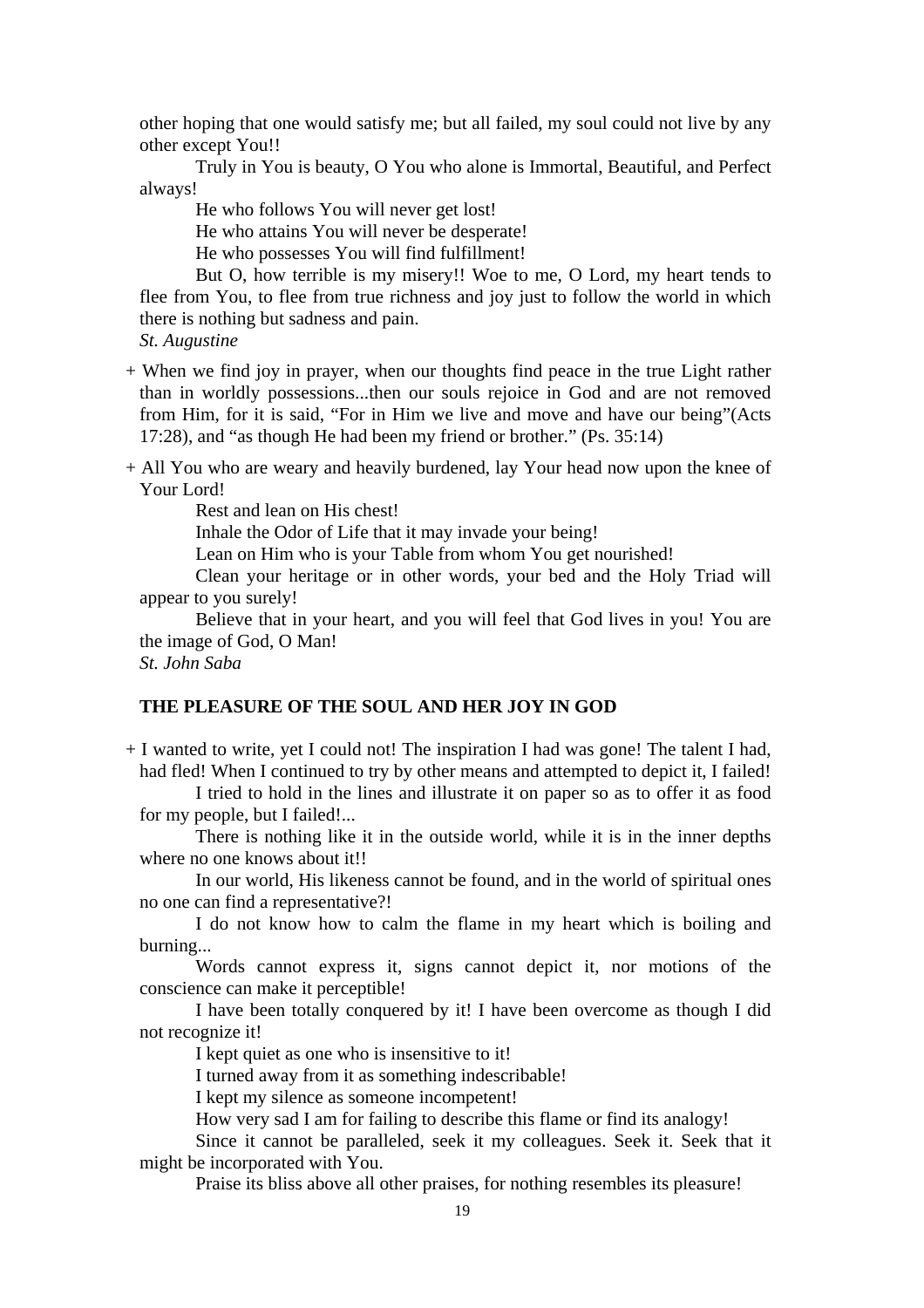This is its interpretation, for it is said, .".as You, Father, are in Me and I in You, that they also may be one in Us." (John 17:21)

Blessed are those who have tasted this pronouncement!

 Blessed is he whose soul has experienced this together with his bones and flesh, this inexplicable pleasure that is like the coolness of the body in concert with her lover.. integrating with the soul and body of his Lover and who conveys the mystery to every soul that prays for it, Amen!

*St. John Saba* 

+ Blessed is he who bears Your remembrance in his heart at all times, for then his soul is constantly intoxicated by Your sweetness!

 Blessed is he who seeks You inwardly every hour, for from Him, life flows and fills him with bliss!

 Blessed is he who preserves Your presence within him constantly, for his heart is enlightened and mysteries are revealed to him!

 Blessed is he who seeks You to appear in him, For his heart is aflame with Your light and his flesh and bones burn with a pure fire.

 Blessed is he whose thoughts rest in You, My Lord, for in them he finds the source of the water of Life. This is the pleasure and the delight of those who thirst to see You!

 Blessed are those whose cheeks are burned by tears flowing out of love for You! These tears soften the hardness resulting from the fire of hypocrisy. The fruit of these tears are joy and those who shed them do not die!

 Blessed are those who intermix their sleep with Your love, for by its thunder, unclean devils who tarnish the lazy are dispersed!

 Blessed is he who fervently fills his bed with the wonder of Your mysteries for from him arises the odor of life. This gladdens the keen hearts responding to Your Holy Spirit!

 Blessed is he who has forgotten worldly conversation due to his preoccupation with speaking to You, for from You all his needs are answered, You are his food and drink!

 You are his home and the dwelling wherein is his comfort. He comes to You at all times for shelter!

You are his sun and his day, by Your light he perceives mysteries!

Your are the Father, his Parent!

 You have granted him the Spirit of Your Son to be in his heart, and the Sprit instructed him to request all that is Yours just as a son does of his father! At all times, he speaks with You, for he knows no other Father but You!

 *St. John Saba* 

+ If You feel sad when praying to Him, You will rejoice at His presence!

 If You are in pain, looking to Him with tears and frustration, He will reveal his beauty within You, and thus You will forget Your affliction!

 Do not seek Him outside Your own self, for He is the One whose dwelling and resting place is within You! Have You ever seen a wise man seeking his own bliss outside himself?

How would you find life if you don't have It?

Whom do you serve? To whom do you pray?

Before whom do you plead?

 Whom do you call saying, "Father, hurry to my aid?" Before whom do you shed tears? Isn't all this done before Him by whom you live and move?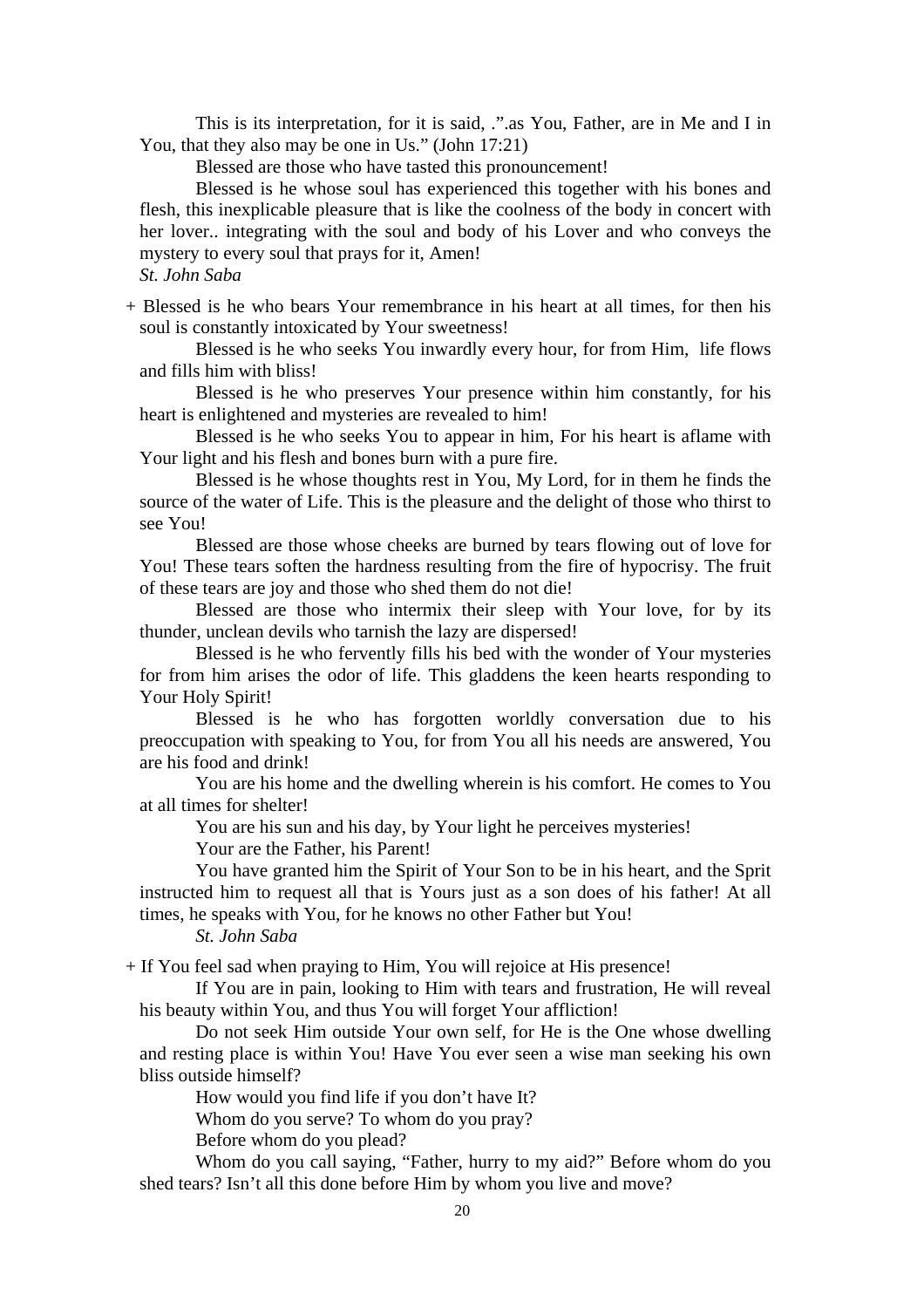But how is it that you do not feel blissful within your soul? Is it not because you do not question your actions with Him?

 If you sit, watch His rays united with you... If you stand, you are purified with the mist of His glory..

 If you walk, draw your sight away from the earth; and make your way in the light of the Lord, as a sacred place...

If you sleep, you are covered by streams of His light.

As you drink, mix in the vision of everyone's Beloved...

 Soar with the birds in the atmosphere of His purity, and swim with the fish in the depths of His might. From the fire in the furnace, learn the mystery of his union with fire. With the breath of your mouth, your soul inhales her Beloved. With the spiritual, sanctify the heavens within you and there find His dwelling! *St. John Saba* 

+ O, how wonderful are Your depths O God... and how great are those who trust in them.

> I drifted away with the songs of the saints although I am not one of them. I struggle to reach out for God, the most Holy, but He cannot be attained...

I describe Him but this is impossible,

 I seem satisfied, but then I feel empty; and when I seem to have attained Him, He is not there.

When I live in Him, He lives in me.

When He is hidden from me, I am hidden in Him.

 When I need to call Him, I find Him within me at any place... and at any time, He does not leave me.

When I listen to Him, He speaks to me.

When I touch Him, He does not move...

 All praise is due to You, You who are hidden from every one though You constantly shine upon those who love You!

All praise is due to You, and may we receive mercy forever, Amen.

*St. John Saba* 

+ O God, I love You and my dream is that my love would always increase,

 Truly You are sweeter than honey, better than milk, and brighter than all light, gold, silver, and precious stones cannot compete with Your place within my heart...

 All the pleasures of this world do not appeal to me but seem to be distasteful and offensive... for I have tasted Your sweetness once, and have seen the beauty of Your dwelling place.

O divine fire whose flame is never quenched but burns constantly.

O love eternally warm and never indifferent.

O divine love, embrace me...

Possess me entirely that I may cling to You completely.

Let me love You, O God, for You have loved me first.

*St. Augustine*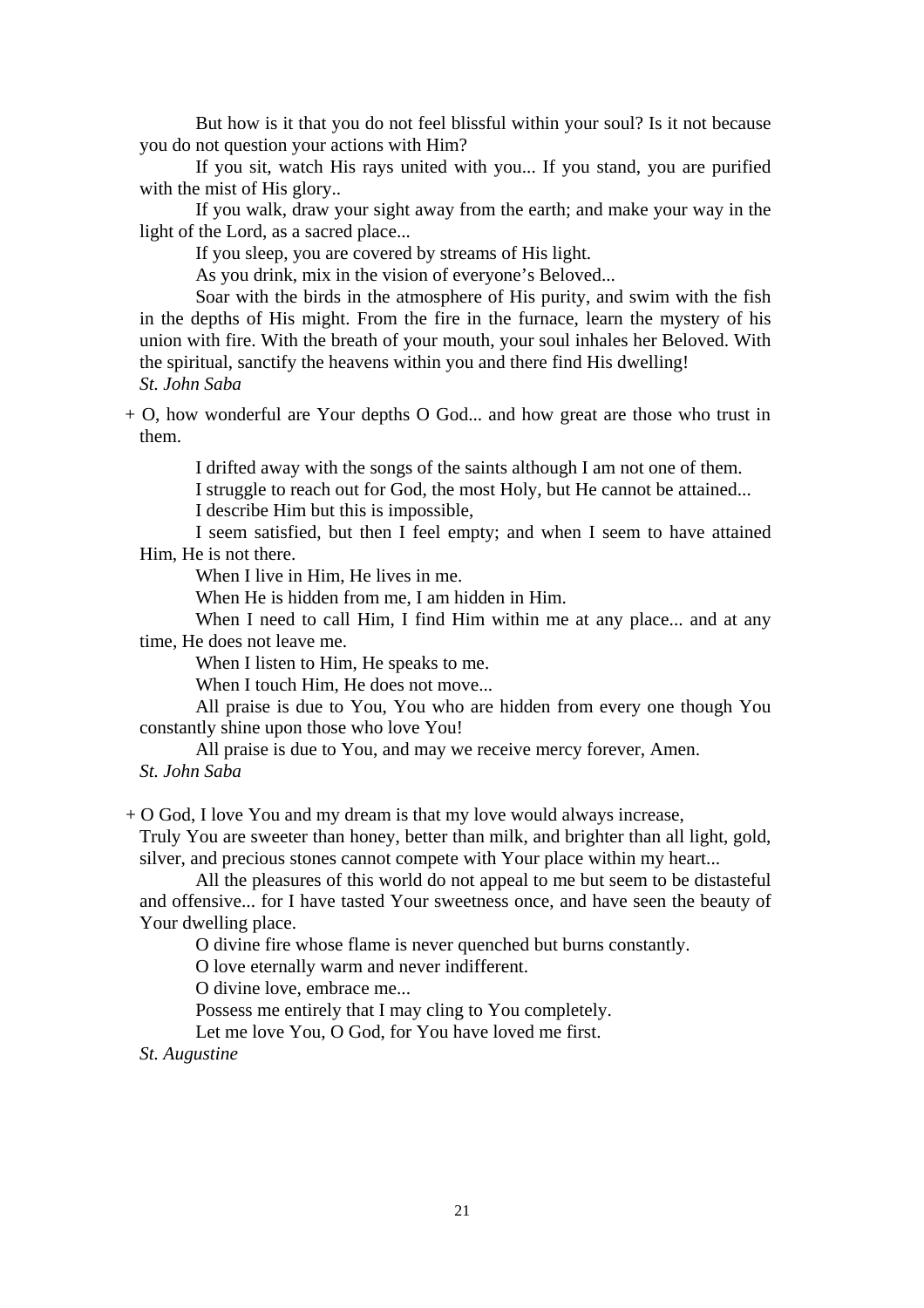## **Second: Enjoying God, the Source of Beauty**

 Man naturally enjoys the beauty of nature. No one ever stops seeking nature to spend moments of rest outdoors, even those who are immersed in laboratory research and studies. In doing so, our souls enjoy the beauty of nature.

 If the beauty of nature, which has been created, entices the mind and attracts the will and relieves man of physical fatigue, how much more would the effect be of Beauty Himself, the Creator, whose beauty cannot be measured?

 It is true that the hearts of those who meet God and realize the profoundness of His Beauty are fascinated by the source of all beauty. They speak about those preoccupied by worldly beauty and have thereby neglected the source Himself, and say what the book of Solomon says, "As they admired her beauty, let them confess how her Lord is better than her, as the One who has created her is the principle of all beauty" (Wisdom 3:13).

O my God, how can I dare compare Your beauty,

O True Love, with the beauty of Your creation?!

Her beauty is named "beauty" as it is the product of Your hands.

 Her beauty is transient, it is here today as the flowers of the grass which quickly withers and dries. As for You, Your beauty is eternal and everlasting.

 Her beauty is good because You have blessed her by Your attention and judgment that all You have made is "good."

We may compare man with his shadow, but who would dare compare Your creation? the beauty of Your creation fascinates our minds and entices our souls, how much more should our souls be inspired to love You and sing: "You are more beautiful than mankind. " (Ps. 45:1)

"You are sweet and beautiful my Love." (Songs 1:16)

"My Beloved is white and red..."

"His mouth is sweet and full of desire

 "This is my Beloved and my Friend, O daughters of Jerusalem" (Songs 5: 10, 16).

"Taste and see the goodness of the Lord."

#### **LET US BE PREOCCUPIED BY LOVE ITSELF**

 If nature were a book recording God's work and revealing His Beauty, let us close this book, lest after reading some of it we lose sight of its goal due to our preoccupation with it.

 Let us feel, through nature, glimpses of God's nature and sweetness. Let our souls enter into a deep relationship with Him, and let us have a pure heart, that would allow her to see for herself His beauty!. "Blessed are the pure in heart, for they shall see God" (Matt. 5:8).

 Let the heart be purified completely so that it may contemplate nothing else but God, the only true Love, the eternal Beauty; and hear His words. "My son, give me your heart," (Prov. 23:26), and "Love the Lord, your God, with all Your heart."

We need to see "Jesus alone" (Matt. 17:8).

 Forget the mountain and what is on it as we are confounded by the beauty of the Lord only, and let us say with Peter, "It is good, O Lord, to be here." That is how we should pray at all times that we may enjoy Jesus, our Lord, who has captured our hearts.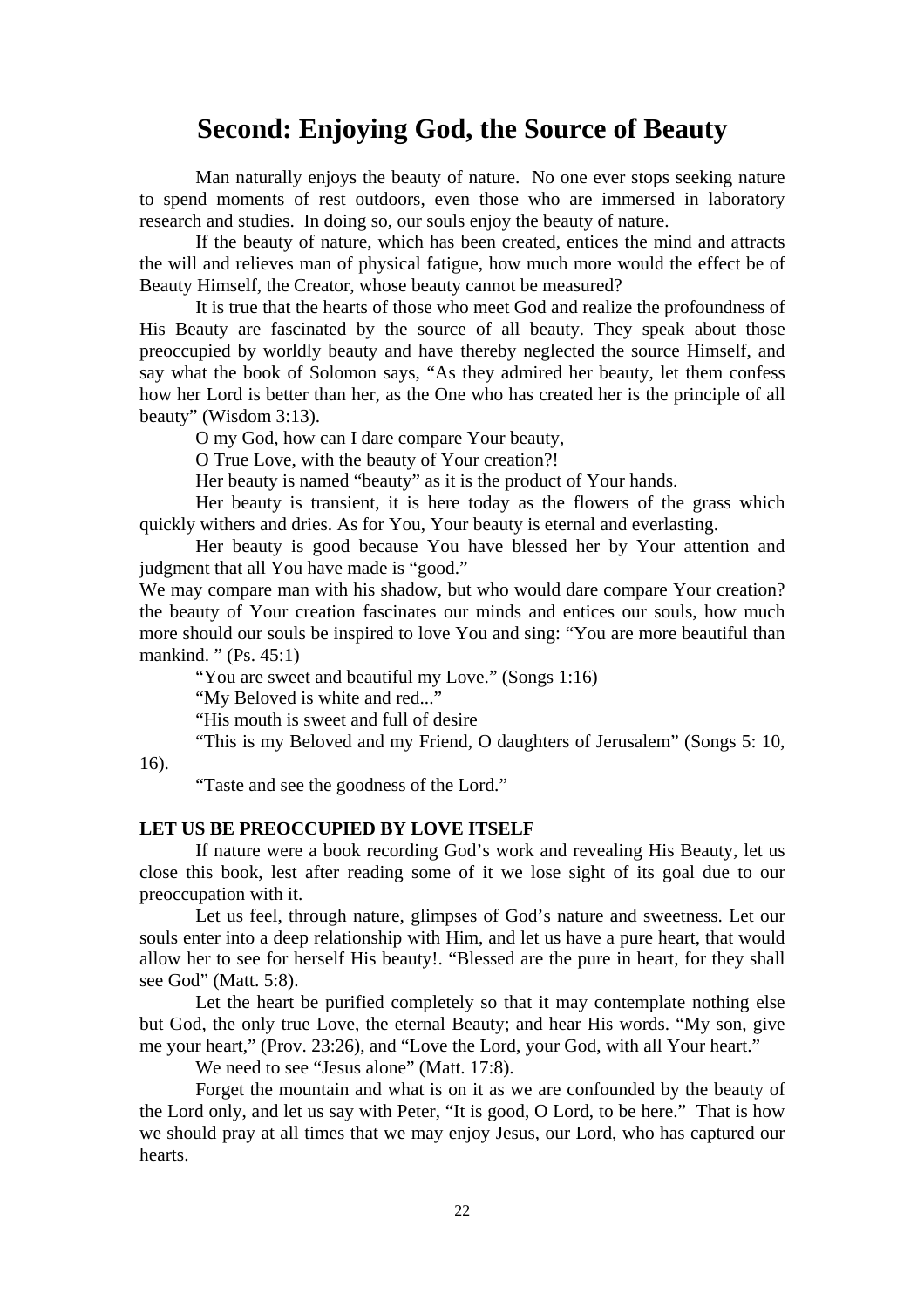+ O Lord, my God, my right hand has failed to write out Your mysteries in images, yet as a wise man I proceed to write...

 I come before You now and indulge! We climb Your holy mountain to admire Your glorious beauty,Your light is perfect and shining tremendously, strangely good and impressing the beholders.

 They call You a "Sea" and the "Source of the whole world." Your might encompasses all the deep depths.

 They compare You to fire, for fire gives without diminishing, it purifies without getting stained.

+ A person recounts that when he is at the start or at the end of his prayers he loses himself and all what he has as he wonders and enjoys the beauty of his Creator.

 He who understands let him do so, and may the Lord grant understanding to all those who do not.

*St. John Saba* 

+ A song I sang and its melody I enjoyed...

My beloved heard it and awoke from his sleep...

 He listened to it and liked it more than anything, He jumped out of bed and remained forever standing by me. He smilingly said, "Sing more, thrill me with Your tune! Open Your doors and let us enter Your chambers!"

+ How I desire You and love You, O Child Jesus, desiring You captures the soul...

 My soul has gone out after You, for in You she finds her depths and Beauty shines upon her.

You are Good...

You are Beloved as the Father...

 Your are sweet and delicious, Your flavor is known only by those who have tasted You.

 I have inhaled Your good odor and my heart delighted in it, but here is none who can explain.

+ Close your door, O Jerusalem, and may the Groom, your God, stand within. Wear your glory O Zion (my soul) so that your fragrant perfumes are revealed.  *St. John Saba* 

+ Blessed is he who finds You integrated with his drink, for he will drink and his heart will rejoice by Your love.

 Blessed are those who come to You, and see Your wondrous presence, and wonder at Your bright Glory that springs within them.

 My heart came into conflict with the pen, I almost broke it, for it could not portray the amazing glory that I perceived, rivers of the water of life running from the fountain of the Blessed...

 Every mind converses a great deal, and when it comes into this "land," it is stunned by the mysteries all around...

It is here where God reveals His beauty to His beloved...

 It is here that the soul sees herself and Christ shining within her and she is delighted upon seeing Him.

Here the holy Trinity is seen in a mysterious way.

+ The pen is consumed by the heat of Your fire, O Jesus Christ, My right hand has ceased to write, My eyes are lit by the light of Your beauty and the earth and all that is upon it has vanished.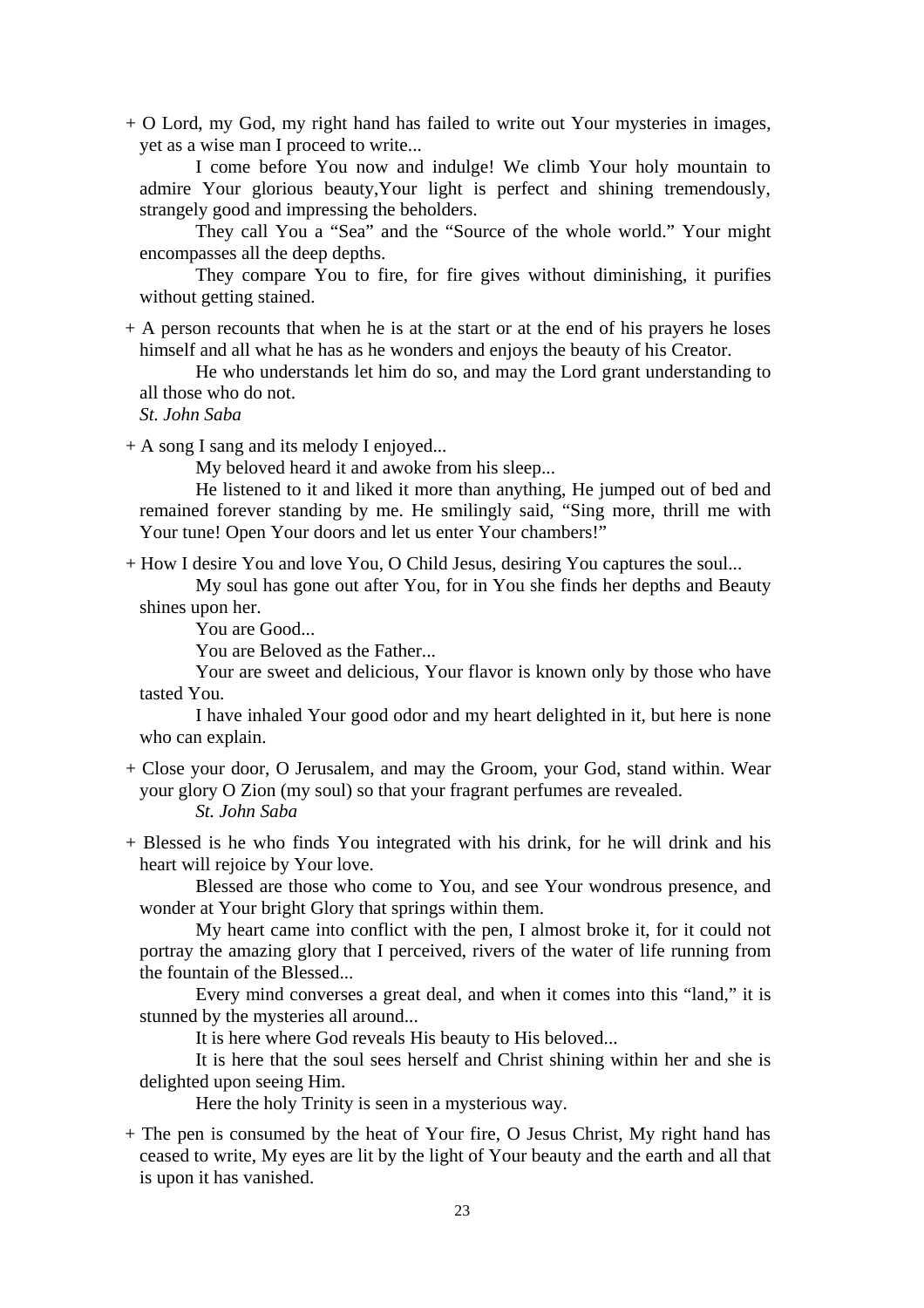My mind is stunned by the wonders it discovers in You.

 My bones have caught fire and rivers have cut their way through me to water my body lest I get burned.

- + Praise be to You, O how wonderful You are... How wonderful are Your mysteries... Blessed are Your beloved who shine by Your light that is in them every hour.
- + Before I leave this body, give me, O Lord, the beauty of Your Person for food, and Your mysteries, hidden in Your bosom and essence, for cheerful drink.
- + Blessed are those who have become intoxicated by Your love, O Lord, for, being drunken by You, they have enjoyed Your beauty, Taste, O brother, and see the sweetness of our good Father... and its extent.
- + As for those who have not tried the pleasure of being intoxicated by God and the joy He gives, they are miserable and pitiful...

 God has granted His love as a blessing to be enjoyed and reveled in, He also finds pleasure in doing so and is greatly gladdened.

 He is the Bridegroom and Source of love. His beloved ones find Him within themselves and are joyful.

He shines in those in whom He lives and they are astonished by His beauty.

+ Love is a fire that burns in the heart and its owner serves her joyfully.

 I have often heard one of my brothers speak under the intoxication of Christ's love. He could not control his soul, set on fire by the divine flame, his heart alight from the joy in his heart, and flowing with praises to God... he was shouting and saying, "O Your love O God has set me on fire, my life is taken up by Your love, O Lord, and I can wait no more."

 He also often screamed and said, "Blessed are those who are intoxicated by Your love, O Lord

O how inexpressible is Your beauty, O God, the Father!"

+ O man of God, until when will You be comforted only by wearing black clothes. You were all burning and You burned all those around You to find the beauty (of God) hidden within You.

 Call in a soft and calm voice, and say, "O You who are hidden and intangible within me, reveal Your hidden mystery in me."

Reveal Your beauty that is within me...

 O You who have made me a temple for Your dwelling, cover me, as within Your altar, with the cloud of Your love.

*St. John Saba*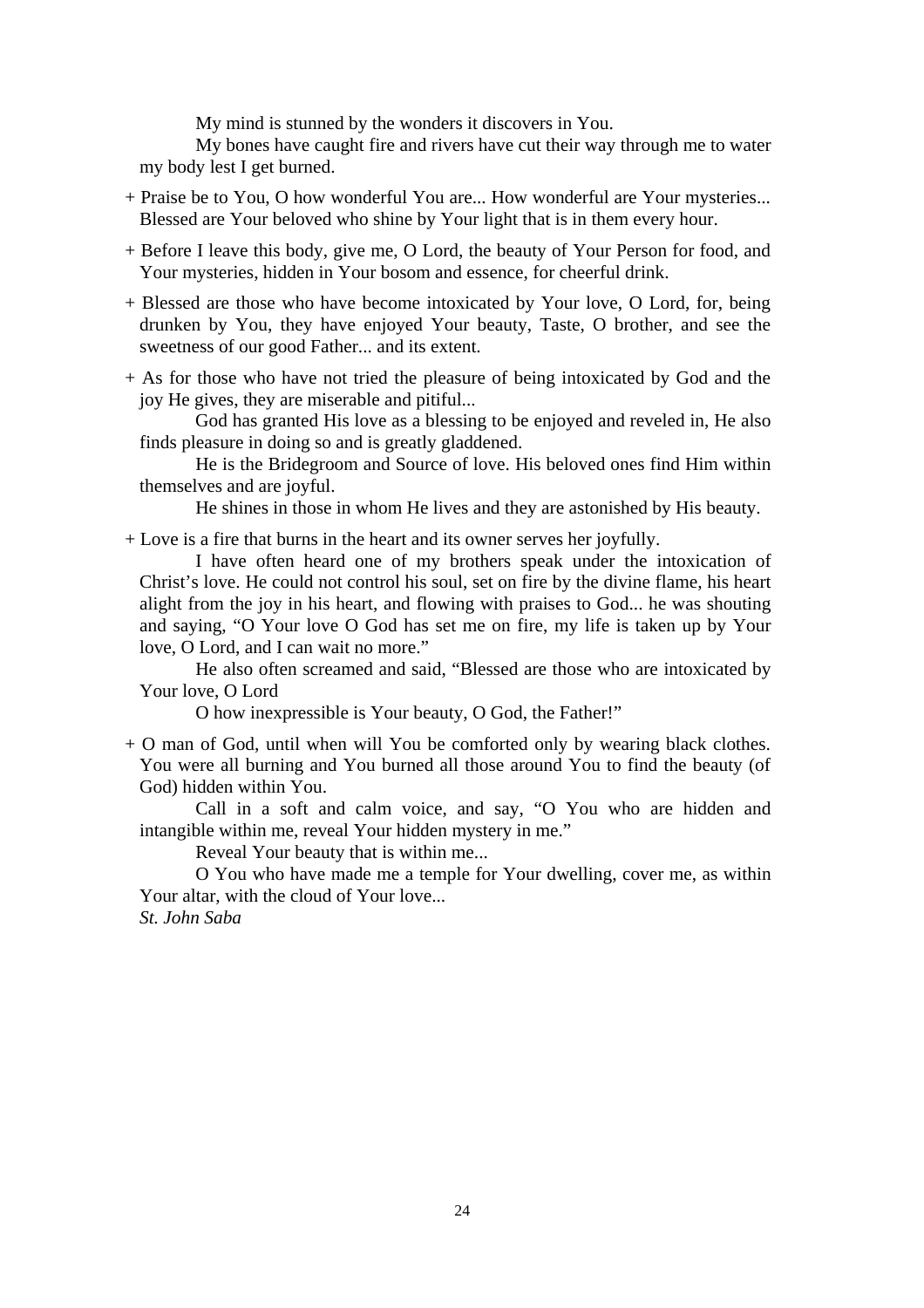## **Third: God is the Light of the Soul**

 God said, "Let there be light, and there was light; and God saw that it was good and God divided the light from the darkness" (Gen. 1:3). These are the first things God did for man's sake.

God is the Light of lights, but man has created light whereby to see and realize as well as enjoy what divine love has offered him.

 This fabricated light is enjoyed by the material eye as it helps to see material objects.

 However, the heart of man is heavenly and seeks to see heavenly sights. It needs a light that enables it to see God, and what can this light be but God himself, " By Your light O Lord we see light"? Through You alone, O Light of lights, we can see the true Light; Your light is reflected in all those who meet You for You have granted Yourself to all without exception, but no one can be illumined by You unless he accepts You within him and believes in "the true light which gives light to every man who comes into the world" (John 1:9).

 Angels are alight, and they shine wherever they appear, (Acts 2:7), and this is just because they are constantly standing in the presence of the Lord, the Light of lights.

 Human beings, too, by the grace of God, can enjoy the light of God if they stand constantly in His presence.

 For example, in the Old Testament, although people could not receive the true light within them, yet it was enough for them to stand in God's presence. Thus "the skin of Moses' face shone" for he was "with the Lord forty days and forty nights" (Exod. 28:28, 29,34). It shone to such an extent that Aaron and all the people feared to approach; so he put a veil on his face when he came out to speak to them and he would lift it when he went before the Lord to speak with Him...

 Father Abraham, the father of fathers, obeyed God's commandment "to walk before (Him) and be perfect," and this was the secret of Abraham's greatness. He stood before God and God's perfection and light were reflected on him. Here, the necessity of being "perfect" is underlined when walking before the Lord.

 Young Joseph had no holy book, or priest, or place of worship. He learned nothing else but how to stand in the presence of the Light of lights. That explains why his heart burned with fire and he was illumined with a wonderful light. It was enough to burn the thorns of Photiphar's wife and to dissipate the power of darkness filling her heart, as well as her devices and tricks and threats.

 Elijah, the prophet, also shone with this light and his secret was that when he stood before the king and the people he proclaimed, .".. the Lord of hosts lives, before whom I stand" (1 Kings 18:15).

 Nehemiah's heart was filled with light and so was enabled to overcome the darkness in evil men. He was trained to lift his heart at all times to the Light of lights, wherever he was and at all times, and as he explains to the king, "for I have prayed to God who is in heaven and said..." This indicates that all that preoccupies him even while in the king's presence, is to pray for grace before the Light of the lights.

 These are examples from the Old Testament of people who have been able to use up the light even before the reconciliation through the cross was fulfilled. Thus all darkness around them was dissipated for darkness cannot conquer the true Light.

 As much as the true Light is reflected upon you so will truth strengthen and encourage you, you will worship without fear or shame and witness for Christ without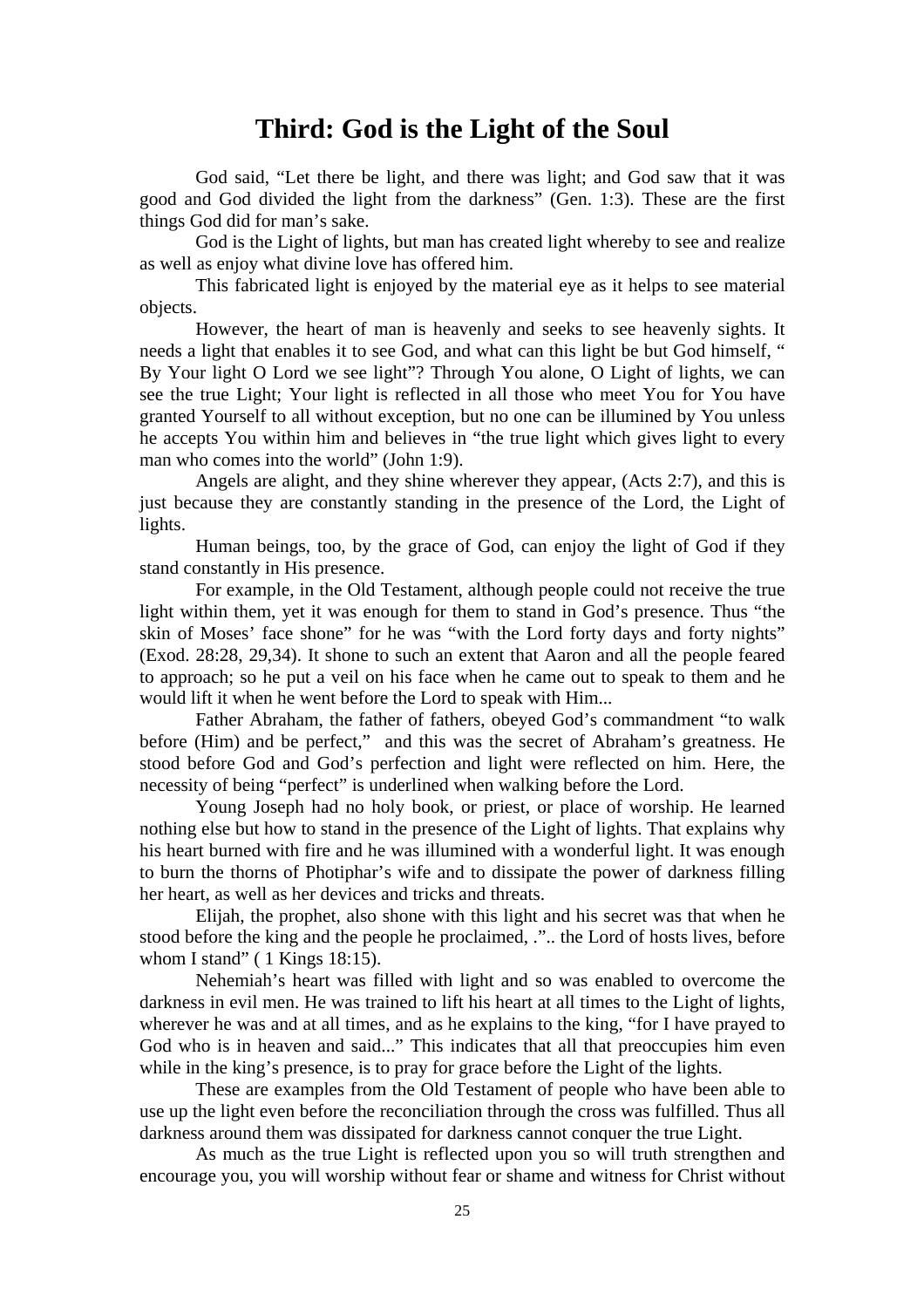embarrassment and you will join Micah, the prophet, and say, "Therefore I will look to the Lord; I will wait for the God of my salvation. My God will hear me. Do not rejoice over me, my enemy; when I fall, I will arise, when I sit in darkness, the Lord will be a light to me, I will bear the indignation of the Lord, because I have sinned against Him. Until He pleads my case and executes justice for me; He will bring me forth to the light, and I will see His righteousness. Then she who is my enemy will see, and shame will cover her who said to me, "Where is the Lord Your God?" (Micah 7: 7-9)

 Such is the men of prayer, before them all darkness is dissipated, the darkness and power of the devil, the darkness and deceptive pleasure of sin, the darkness inherent in people's words, and the darkness of physical lust...

 Examples also abound, in the New Testament, of God's Light, For the Word of God became incarnate in the fullness of time and proclaimed, "I have come as a light into the world, that whoever believes in Me should not abide in darkness" (John 12:46). The true Light came "clothed" with Light as "with a garment" (Ps. 104:2). He came, He in whom "is no darkness at all" (I John 5). He came so that His light would shine in the darkness (Isa. 58:10), and to invite us out of darkness and into the light (I Peter 2:9). He wishes us to walk in the Light and become children of Light and of the day (I Thess. 5:5). Indeed, He wishes us to be the light of the world (Matt. 5:14).

 In this way, the words of the prophet would be fulfilled, "The sun shall no longer be your light by day, nor for brightness shall the moon give light to you; but the Lord will be to you an everlasting light..." (Isa. 60:19).

 We have been granted the gift of God which we can embrace in our hearts. Hence, He will reveal, by His Spirit, the truth, the unspoken mysteries of God. Our hearts will realize the infinite love of God and discover truth, "I am the Way, the Truth, and Life." At this moment neither darkness, nor storms can invade the inner part of the heart. Indeed, it is raised on a high mountain, far above the world with its attractions and pains; and far above the lust of the body, human vanity, praise or criticism... the heart will walk in the company of Peter, James and John to where the Lord Jesus Christ will reveal Himself. The heart will see Him clothed with light, and His face shinning as the sun, His clothes white as light. At that moment Peter cried, "It is good Lord for us to be here," (Matt. 17,4).

 He who rises with the Lord discovers through Him the deep mysteries, he realizes the depths of his soul and gets into contact with the depths of God's love. He perceives the enigma of life and other mysteries of the creation are revealed to him. His faith and hope in God become steadfast, then he can speak wisely among the perfect. However, this wisdom will not arise out of this age, or out of the great ones of this generation, but out of God's wisdom, the mysterious wisdom stored by God and designated for our glory before the world ever was. None of the present age has conceived such wisdom, indeed it is written, "What eye has not seen, nor ear heard, nor have entered into the heart of man the things which God has prepared for those who love Him. But God has revealed them to us through His Spirit, for the Spirit search all things... the deep things of God" (I Cor. 2:17). These are matters pertaining to God, and no one else knows them except the Holy Spirit.

 Nathaniel saw God incarnate, but he needed the Lord to reveal to him other mysteries, "You will see greater things than these" (John 1:50). He needs to realize who is the Incarnate Word and to perceive Him in the depths of his heart. He needs to sit with Mary, the sister of Lazarus at the feet of the true Light and enjoy the good inheritance that cannot be torn away from him, His friend, the Lord Jesus Christ,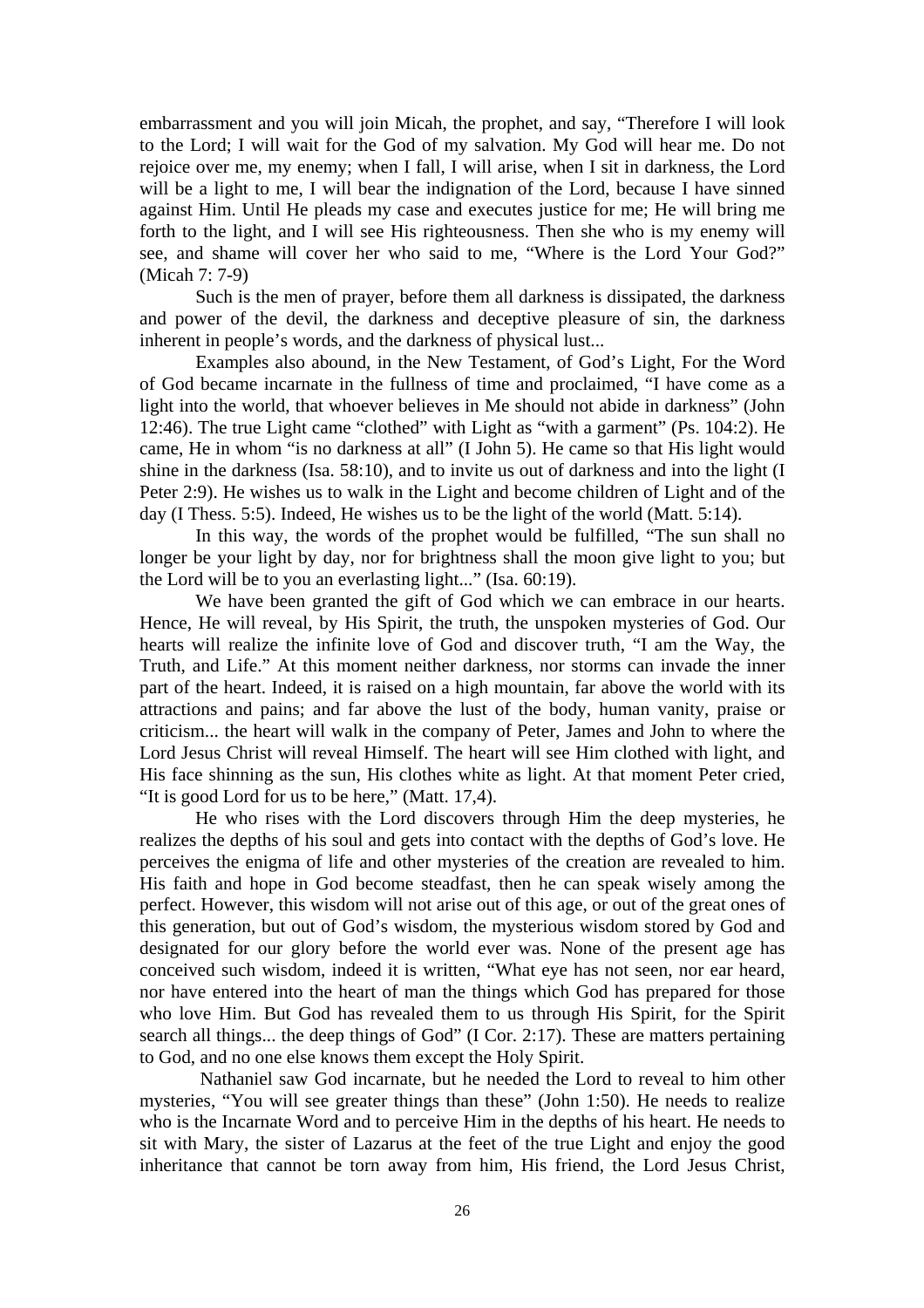would reveal to him His mysteries just as a Bridegroom opens His heart up to His bride. This is necessary as "no one knows the Son except the Father, and no one knows the Father except the Son, and few are those to whom the Son wills to reveal Him" (Matt. 11: 27). That is how the true Bridegroom reveals the secrets of wisdom to His bride (Job 11:6).

+ O hidden Light!...

O Brightness hidden to other brightness!

You are the Light before whom all other created lights disappear!

You are the brightness before whom all external brightness is turned off!

You are the "Light," the source of all light; and the "Brightness " from whom all brightness springs.

 You are the "Light" and the "Brightness," before You all lights are as darkness and all luminescence in relation to You is nothing but darkness!

 You are the Brightness that turns darkness to light, through You the darkness sparkles and shines!

 You are the ultimate Light, no cloud can conceal You, nor steam can impede You...

 The night cannot cover You with its darkness, neither can an obstacle impede You, nor can the shadows drown You!

 Finally, You are the Light that eternally enlightens the inward parts, consume me in the abyss of Your glory so that I might contemplate Your depths. The power of Your divinity and the impact of its reflection upon me will initiate me!

 Do not abandon me ever lest my ignorance and wickedness multiply, without You I became void and miserable!...

 Without You none can be good, for You are the sole Truth and the ultimate Goodness...

 This is what I believe and profess, O God my God, wherever I may be without You, I find myself miserable - inwards and outwards - for all richness without my God is nothing but utter poverty.

+ Send Your Light and Truth for they will guide me to Your holy mountain and dwelling (Ps. 43:3).

 "Light" and "truth" are actually names that indicate just one (God) for what is divine "light" but divine "truth" and divine "truth" but divine "light"?! The Person of Christ embraces both...

 He says, "I am the light of the world, he who follows Me does not walk in darkness" (John 14:6).

 He Himself is the "Light" and the "Truth"... therefore may he come to lead us...

 His "holy mountain" to which the Lord will come is the holy Church. It is the mountain that is, according to Daniel (2:35); the stone that... became a great mountain and filled the whole earth... and struck the huge image.

### *St. Augustine*

+ O my God... You are my light. Open my eyes that they may see Your glory and that I may be able to walk without stumbling into the traps of the enemy!

Indeed, I cannot avoid his traps if I do not see them?!

And how can I see them if I do not have Your light to guide me?!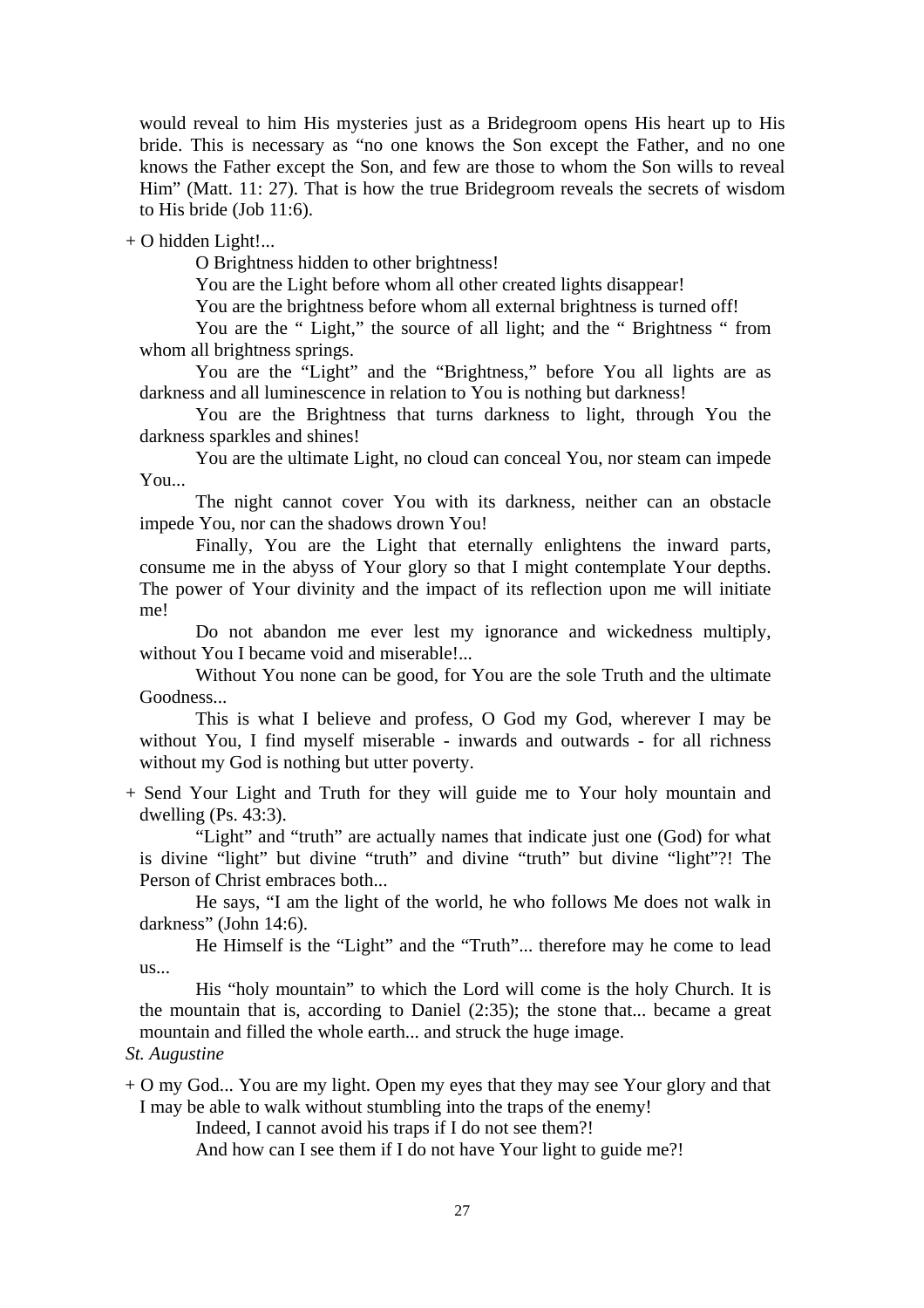For in the middle of darkness (the father of darkness) sets these traps so that he might catch all those who live in darkness, that enemy desires all his sons to be deprived of Your perfect light and peace.

 If anyone walks in the light, he does not stumble, he sees the light of this world. Whereas if he walks in darkness, he stumbles as the light is not in him, (John 11).

What is this light but You, O my God! You are the Light for the children of Light!

Your days know no end and Your light enlightens Your children so that they do not stumble!

As for those living away from You, they walk and live in darkness!

Let us, therefore, cling to You, O You who are the light of the world!

 Why do we need to try, daily, to live without You? All who distance themselves from You, O true Light, wade into sin, and darkness surrounds them so that they cannot distinguish the snares set to catch them all along the way!

 O that we did not move away from You... In this way, we would not be entrapped by the deadly enemy.

 What is even worse and harder is to fall unknowingly, we think we are upright and do not do any effort to stand.

 O my Lord and God... O light of my soul... do not stop from illuminating my path so that I may be able to discover the danger and avoid it, this will keep me from falling and end the devil's malice.

 He tries his best to kill me, but may all Your enemies vanish from before You just as wax melts before fire!

I am speaking about that thief who dared to usurp Your children.

Due to his vanity, he jumped into the void that he himself had dug!

 You have thrown him out of Your holy mountain and removed him from before Your throne. You have torn him out of the center of Your stars that shine more brightly in the heavens!

 And how O my Lord and life, ever since his fall, the enemy is solely preoccupied with chasing Your children!

 The hatred that the devil harbors towards You, O great King, motivates him to spoil Your creation which You have created in Your image!...

 O my Lord and strength, banish him from before our sight, for we are Your sheep, Illuminate us greatly with Your light so that we may be able to avoid his deceptive traps and come to You rejoicing!

O my God... You know about all these matters much more than I do!

 You know how greedy and willful that one has become who pursues our souls!

You do not need to be informed by anyone for nothing is hidden from You.

 **B**ut hear my complaint, O eternal Judge, for I bring it at the feet of Your Majesty.

Indict him, O God, and save Your children for You are Almighty!

 The evil one is sly and tricky; and we cannot, on our own, and without Your light, perceive his devious ways or know his various shapes for at times he is here; at other times he is elsewhere!

At times, he appears as a lamb, and at others as a wolf!

At times, he appears as light, and at others as darkness!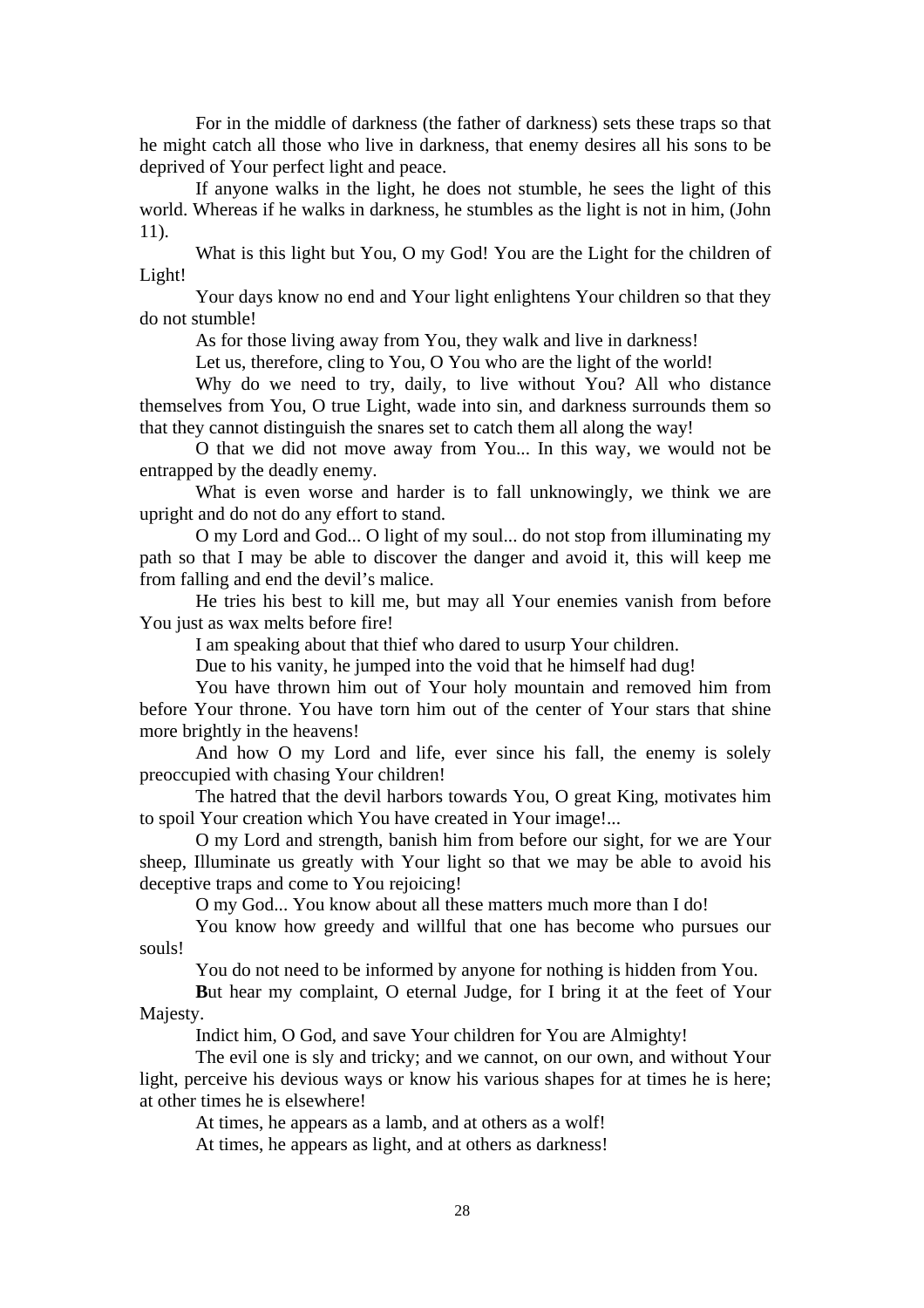He knows how to change his shape and his plans according to the conditions and schedules of man... thus to deceive the weary, he mourns with them!

 In order to draw rejoicing hearts, he pollutes the environment of their celebrations!

 In order to kill the fervent in spirit, he appears to them in the form of an angel of light!

 In order to strip away the arms of the spiritually strong, he comes to them as a lamb!

To devour the timid, he turns into a wolf!

 In all his wiles, he frightens some with nightly apprehensions; while he sends his darts at others during the day. The first, he draws into the evil of darkness; the latter, he fights boldly in the heat of the day (Ps. 91)!

Hence it is so hard to distinguish his grievous and deceptive ways!

Who can count his terrifying teeth?!

 His arrows are hidden away, and he holds his snares until the right moment comes for operating them!

 O my God... You are my hope... without Your light... by which we can see everything, it is so hard to discover the maneuvers and wiles of the devil...

- *St. Augustine*
- + I behold only one lamp, and by its glow I am illuminated. I am now in a state of wonder and spiritual joy due to the spring of life within me, this is He who is the ultimate goal of the intangible world!
- + Carry the yoke of your Lord within your heart and the wonder of His greatness in your mind always. Thus the glorious light of your Lord will flow into you and illuminate your heart!

*St. John Saba* 

+ Lord, lift up the light of Your countenance upon us" (Ps. 4:6). This is the true and perfect light and righteousness that man needs, this is the Light he sees with the heart rather than with the eye.

 The gospel says, "He shone upon us;" or, in other words, was imprinted upon us - just as the king's picture is imprinted on a coin - for man was created in God's likeness and image (Gen. 1:26). This condition was destroyed by sin and therefore it became necessary to set the seal of the eternal and righteous One (the light) on man through a second birth, i.e. baptism.

 Probably that was what the Lord meant when He saw the minted coin for Caesar and said, "Give to Caesar the things which are Caesar's and to God the things that are God's" (Matt. 22:21)!

 God's minted coin rebounds to Him due to the illumination of the soul by God and its being imprinted by the light of His face (Ps. 4:6).

*St. Augustine* 

+ "Awake, you who sleep, and arise from the dead, and Christ shall give you light" (Eph. 5:14).

 Was the apostle awakening a person who was physically asleep? No! Indeed, he was calling a soul that was sleeping so that it might walk and shine through the Lord, In the same way, the psalmist says, "O God... early will I seek You" (Ps. 63:1)... for Christ illuminates the soul and awakens her; whereas she sleeps if He withdraws His light.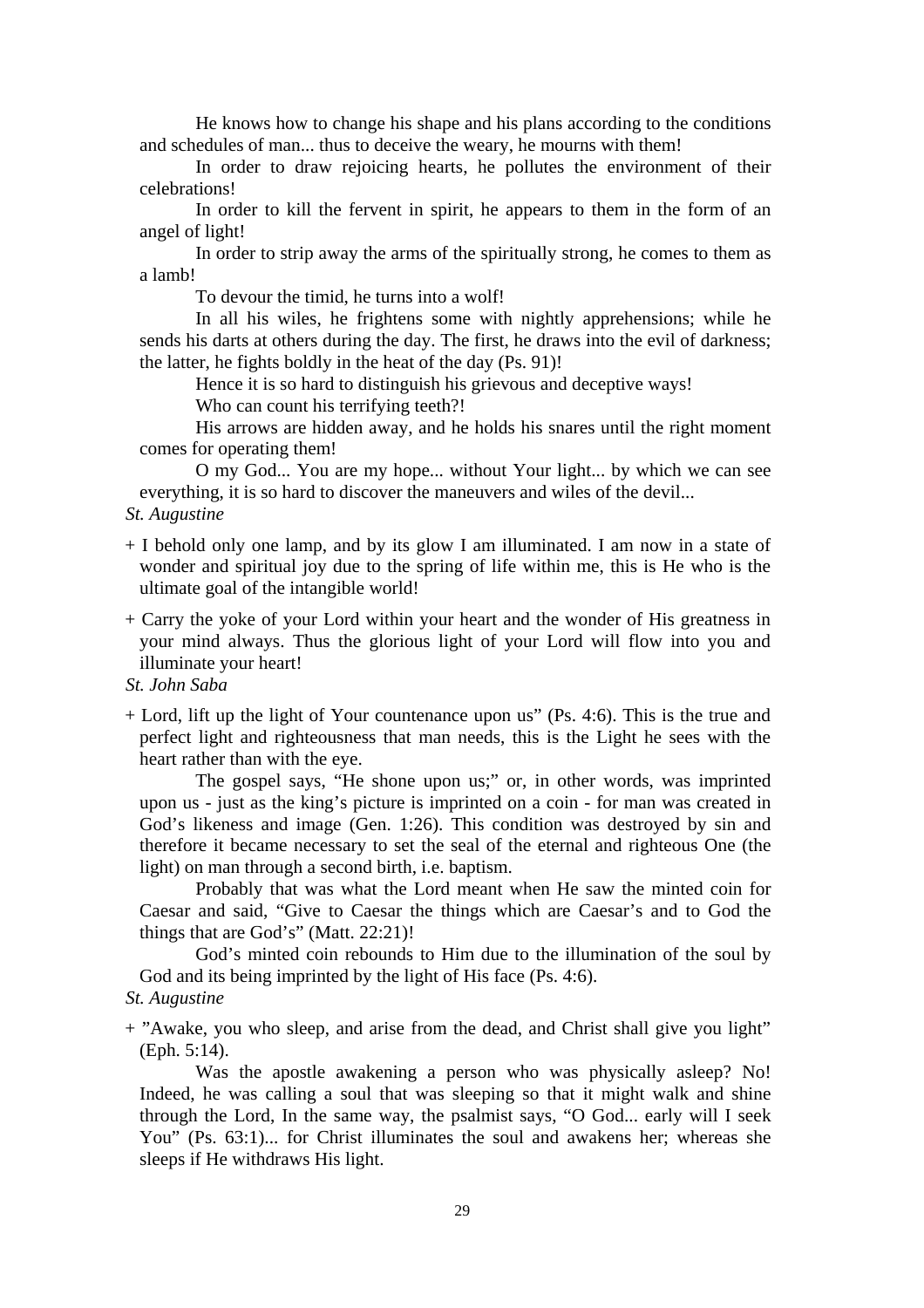That explains the words of another psalm that says, "lighten my eyes, lest I sleep the sleep of death" (Ps. 13: 3).  *St. Augustine*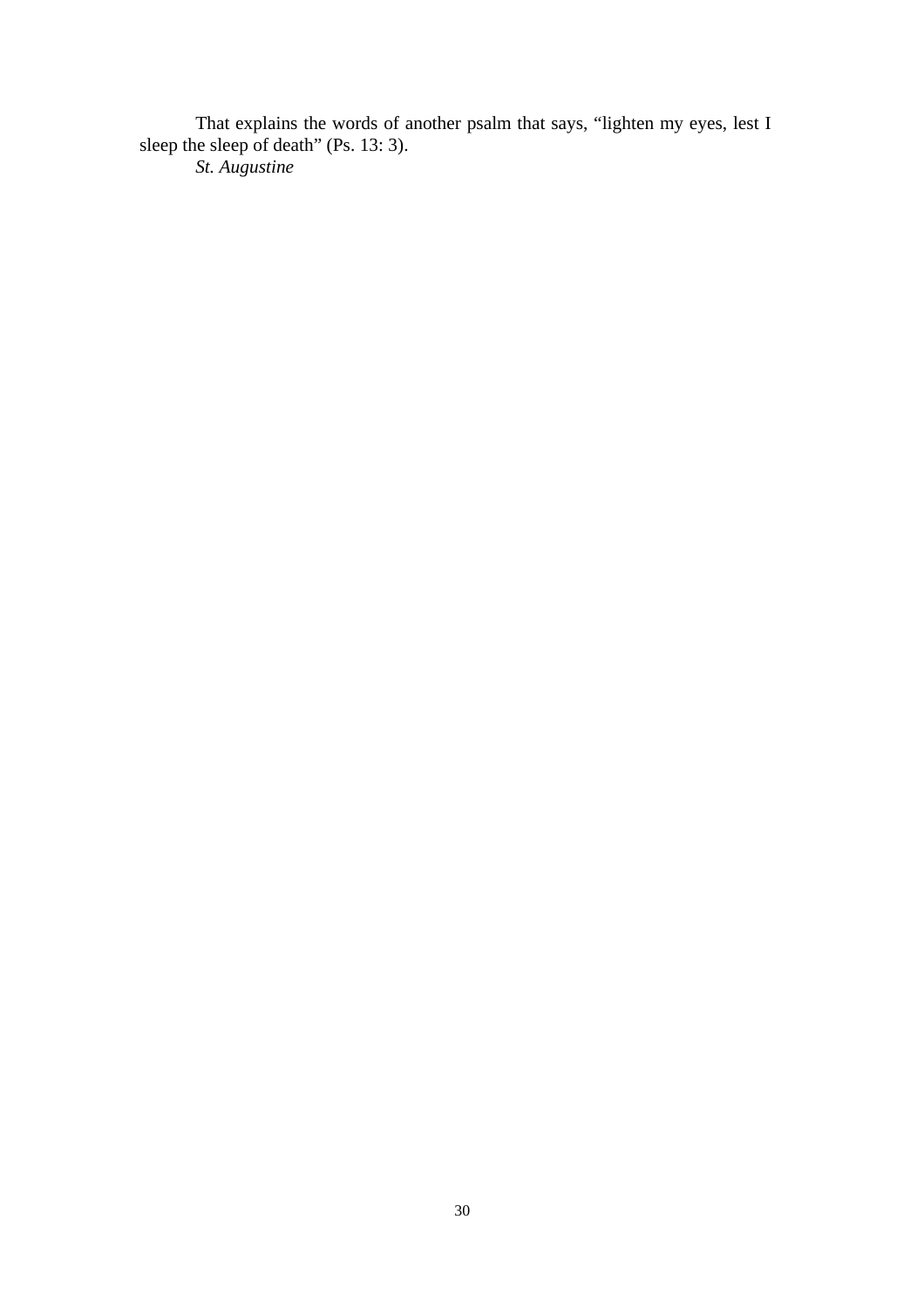## **Fourth: The Spring of Goodness is God**

 "... none is good, save one, that is, God, " (Luke 18:19). God alone is All-good and he is capable of reflecting His goodness upon His creation, making it good. "Be holy as I am holy."

 O my soul, learn this truth and submerge in the fullness of this goodness, enter into this true and constant goodness.

 May my inner parts be fiery coals whose flames rise to meet God's goodness!... He has granted you the potentials of goodness, by creating you in His likeness, so that you may be attracted to Him and be filled accordingly. However, you have fallen into sin, and although Satan could not tear away your love for goodness, yet he tricks your understanding to misinterpret the meaning of Goodness, thus you came to see what is not good as good and what is good as evil!...

 You have become as a fish that sees the bait as being good as it does not perceive what lurks within it, that is how you have judged honor and praise, wealth and its vanishing glory, and lust... You thought all these to be good!

 Now, you are in need of wisdom whereby you can become complete and perfect... Pray God who gives generously and without reproach (James 1:4).

 God has commanded you, "... walk before Him, in His presence," (See Gen. 17:1), and cling to Him, and you will definitely become perfect.

+ If there is something good in me, then You are its source... for the goodness in me is Your goodness, O Good one, it is from You that I have received it.

Who helps me to stand, but You, O Lord?!

What makes me fail other than dependence on myself?!

I will remain drowned in the filth if You do not pull me out!

I will remain blind if You do not open my eyes!

I will remain fallen, unable to stand at all, if Your hand does not help me!...

I will be totally destroyed if Your providence does not protect me!

*St. Augustine* 

+ How miserable I am?!

 My God... when will this corrupted nature fall away from me, and Your perfect power fill me effectively?!

 O God... solitude, stillness, truth, and purity are so sweet, these are all found in You!

As for me... I am distracted by noise, uproar, falsehoods, and sin!

What more shall I say? You are the true Bestower, merciful, holy, and just... whereas I am evil, selfish, a sinner, and unjust!...

You are the Light, whereas I am darkness!

You are Life, whereas I am death!

You are the Physician, whereas I am the patient!

You are Joy, whereas I am sadness!

You are sincere Truth, whereas I am utter lies!

I am similar to other human beings on earth!

With what language do You want me to speak to You, O my Creator?!

I beg You to graciously listen to me...

I am the product of Your hands and my destruction is fearsome!

 I am Your creation, and You hear me rolling down towards the void! If I have any existence, You are the One who brought me into being..." Your hands have molded me and fashioned me..." (Ps. 119: 73).